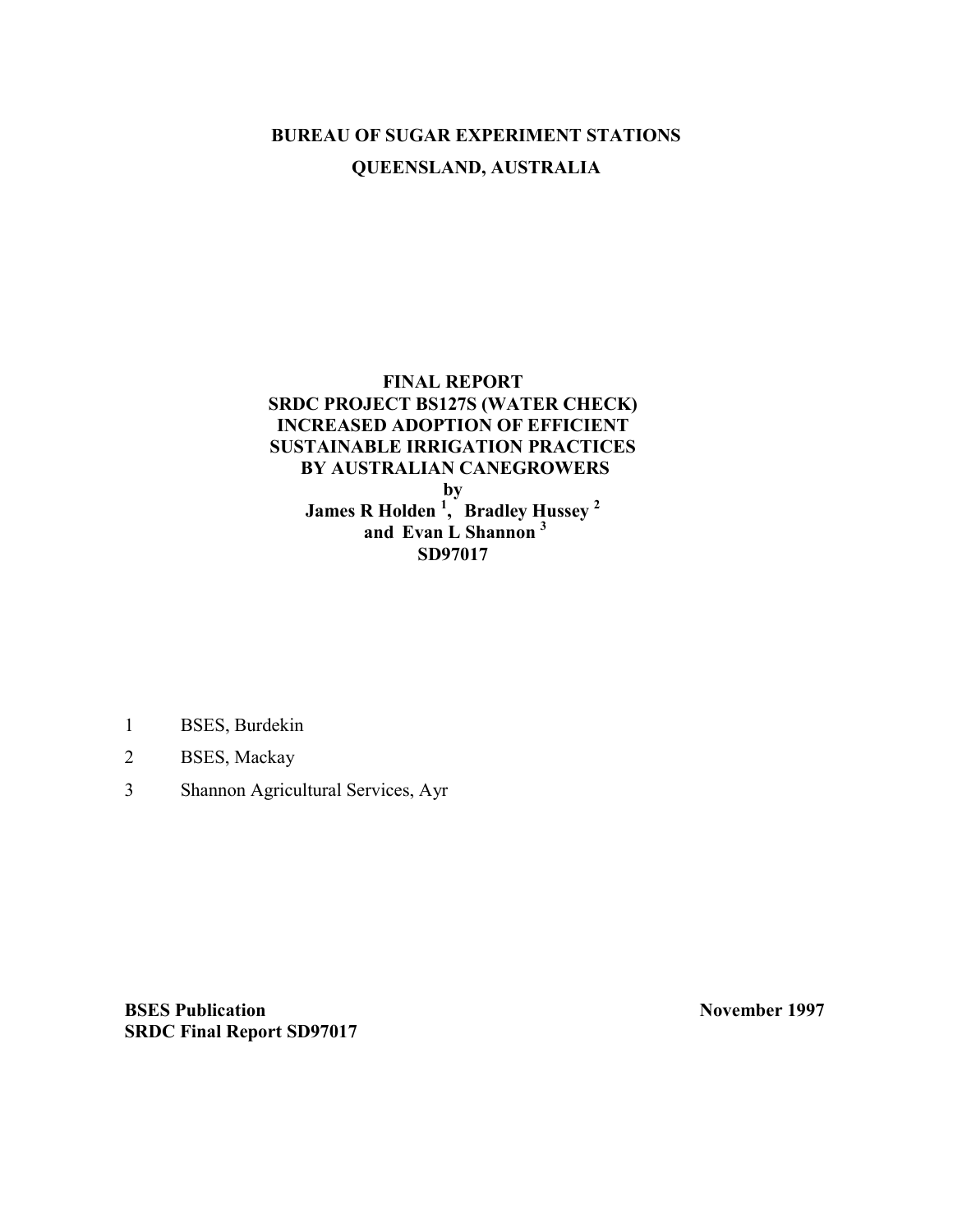# **CONTENTS**

|     |                |                                         | Page<br>No.             |
|-----|----------------|-----------------------------------------|-------------------------|
|     | <b>SUMMARY</b> |                                         | $\mathbf{1}$            |
| 1.0 |                | <b>INTRODUCTION</b>                     |                         |
|     | 1.1            | <b>Broad aims and objectives</b>        | $\boldsymbol{2}$        |
|     | 1.2            | <b>Industry significance</b>            | $\boldsymbol{2}$        |
|     | 1.3            | <b>Outputs</b>                          | $\mathbf{2}$            |
|     | 1.4            | <b>Outcomes</b>                         | $\overline{\mathbf{3}}$ |
| 2.0 |                | <b>METHODS</b>                          | 3                       |
|     | 2.1            | <b>Burdekin</b>                         | 3                       |
|     |                | 2.1.1<br><b>Irrigation scheduling</b>   | 3                       |
|     | 2.2            | <b>Bundaberg/Isis</b>                   | 5                       |
|     |                | 2.2.1<br>1994/95                        | 5                       |
|     |                | 2.2.2 1995/96                           | 6                       |
|     |                | 1996/97<br>2.2.3                        | 6                       |
|     | 2.3            | <b>Other districts</b>                  | $\overline{7}$          |
| 3.0 |                | <b>RESULTS</b>                          | $\overline{7}$          |
|     | 3.1            | <b>Burdekin</b>                         | $\overline{7}$          |
|     |                | <b>Irrigation scheduling</b><br>3.1.1   | 7                       |
|     |                | <b>Irrigation efficiencies</b><br>3.1.2 | 13                      |
|     | 3.2            | <b>Bundaberg</b>                        | 14                      |
|     |                | 3.2.1<br>1994/95                        | 14                      |
|     |                | 3.2.2<br>1995/96                        | 16                      |
|     |                | 3.2.3<br>1996/97                        | 20                      |
|     | 3.3            | <b>Other districts</b>                  | 23                      |
|     |                | 3.3.1<br><b>Atherton Tablelands</b>     | 23                      |
|     |                | <b>Herbert</b><br>3.3.2                 | 24                      |
|     |                | 3.3.3<br><b>Sarina</b>                  | 24                      |
| 4.0 |                | <b>DISCUSSION AND RECOMMENDATIONS</b>   | 25                      |
|     | 4.1            | <b>Irrigation scheduling</b>            | 25                      |
|     | 4.2            | <b>Irrigation efficiencies</b>          | 25                      |
|     | 4.3            | Met objectives                          | 27                      |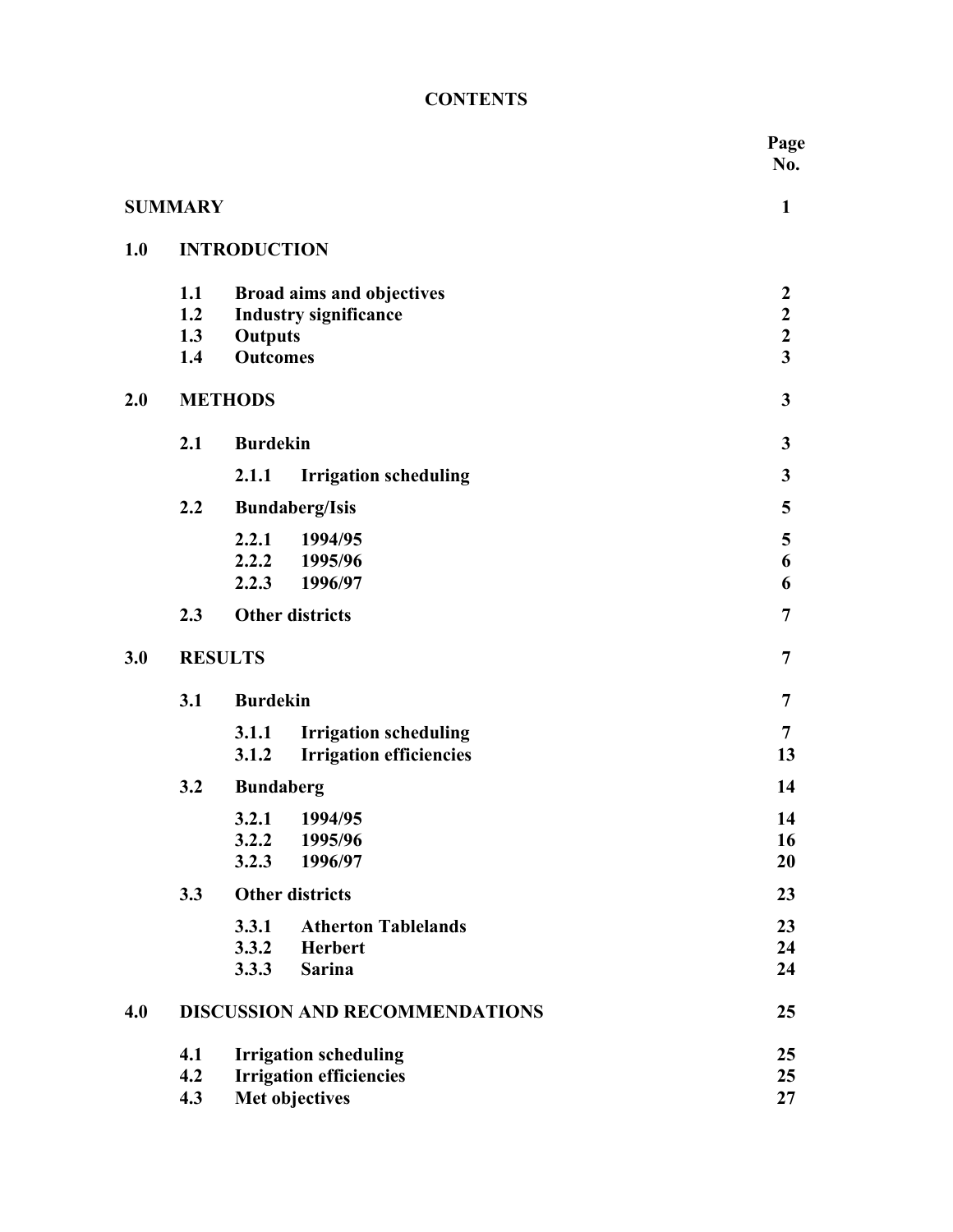|     | 4.4                                 | <b>Successful outcomes</b> |                                                                                     |          |  |
|-----|-------------------------------------|----------------------------|-------------------------------------------------------------------------------------|----------|--|
|     |                                     | 4.4.1<br>4.1.2             | <b>Increased Water Use Efficiency</b><br>More sustainable irrigated cane production | 27<br>29 |  |
|     | 4.5                                 | <b>Conclusion</b>          |                                                                                     | 29       |  |
| 5.0 |                                     |                            | <b>ACKNOWLEDGMENTS</b>                                                              | 30       |  |
| 6.0 |                                     | <b>REFERENCES</b>          |                                                                                     | 30       |  |
|     | <b>APPENDIX 1 – Project Outputs</b> |                            |                                                                                     |          |  |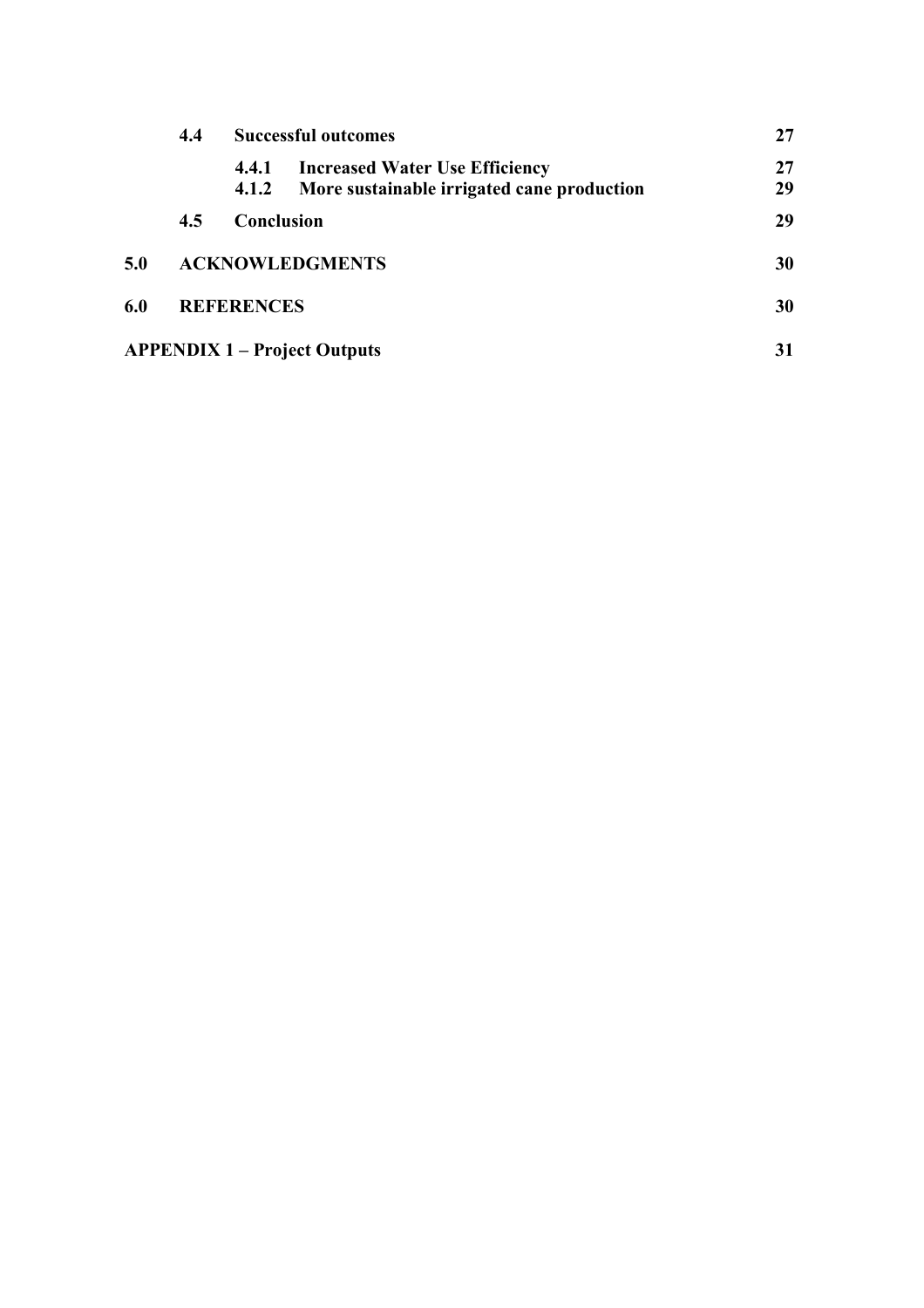### **SUMMARY**

The SRDC/BSES funded 'Water Check' project was completed in June 1997. One of the main aims of the three year irrigation extension project was to improve the water use efficiency (WUE: tonnes of cane per megalitre of total water applied) of Queensland canegrowers. This was achieved using grower groups, especially in the Burdekin and Bundaberg districts. The extension method was based on action-learning principles which included growers collecting their own water use efficiencies and grower involvement with on-farm trials and demonstrations.

In Bundaberg, since the start of the 'Water Check' project there has been an increase in WUE over the whole district of 0.9 t/ML (9.6-10.5 t/ML). A better understanding of the water holding capacities of the Bundaberg soils is a highlight of the Water Check project.

Irrigation scheduling with evaporation minipans in the Burdekin has increased production without generally using any extra water. The WUE of minipan users increased on average by 0.5 t/ML (7.8-8.3 t/ML). At least 400 growers are using minipans in the Burdekin and over 800 minipans have been distributed statewide. WUE's have also been increased on freely draining furrow-irrigated soils by the implementation of 'V' shape furrows and reduced tillage.

The success of Water Check was due to the good research data available for extension, the use of simple tools such as the minipan and the participatory action-learning extension method used.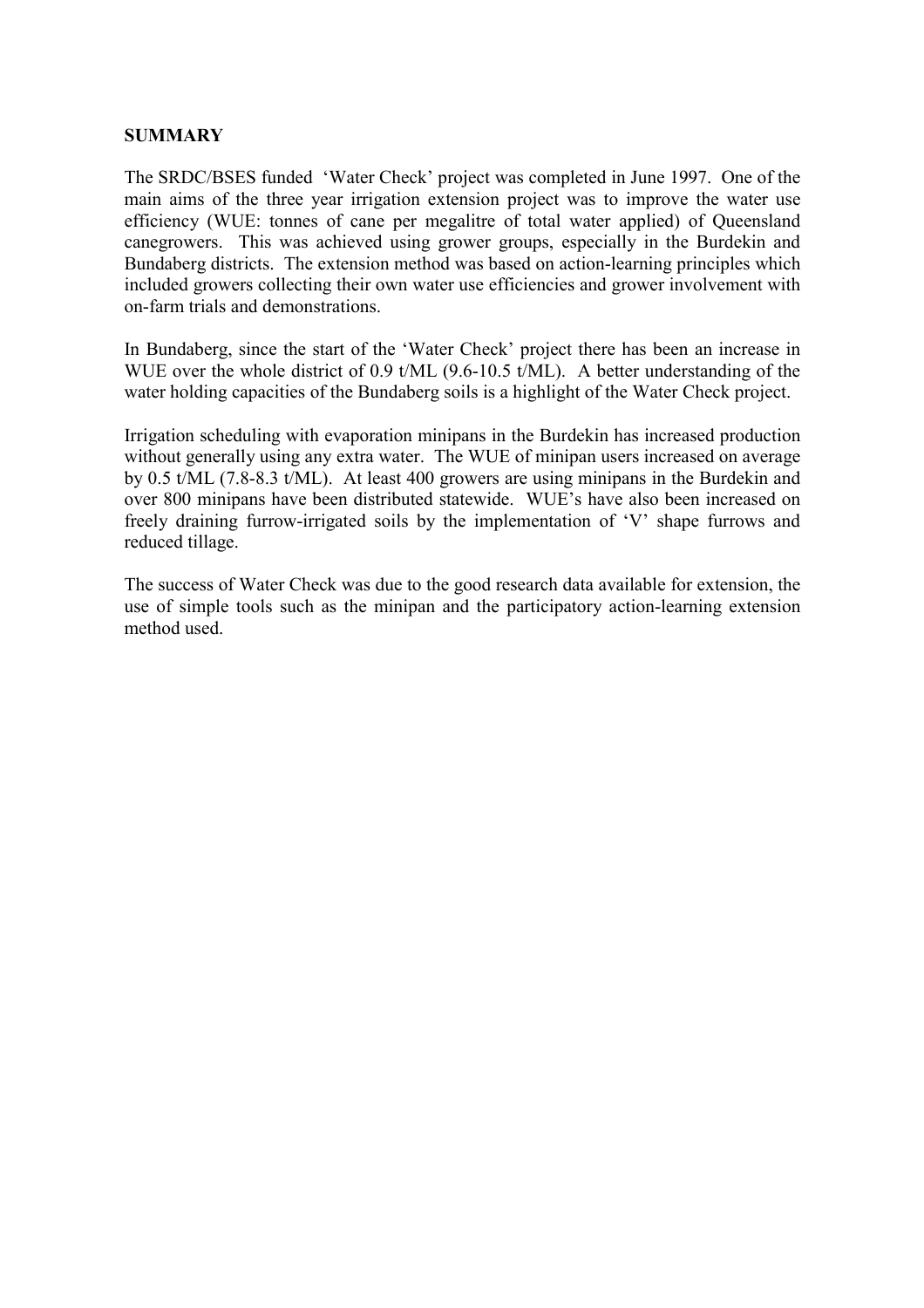# **1.0 INTRODUCTION**

# **1.1 Broad aims and objectives**

SRDC (Sugar Research and Development Corporation) funded the three-year project 'Increased Adoption of Efficient, Sustainable Irrigation Practices by Australian Canegrowers in July 1994.

The broad objectives of the project were to:

- Determine perceived limits to adoption of more efficient irrigation practices.
- Increase grower awareness of the benefits of more efficient water use.
- Research and develop a technical package for more efficient irrigation techniques.
- Demonstrate and promote best irrigation practice for irrigation of sugarcane.

The overall aim was to: 'improve productivity, profitability and sustainability of canegrowing through increased adoption of efficient irrigation techniques by Australian canegrowers.'

# **1.2 Industry significance**

At the start of the project in 1994, forty percent of Australian sugarcane was produced from irrigated land. Australian sugar production from irrigated land now stands at sixty percent. Irrigation is therefore critical to sustain or expand sugar production. More efficient use of irrigation water has a direct impact on profitability and productivity, especially with increasing irrigation costs and limited water supplies.

More efficient irrigation practices reduce deep drainage accession to groundwaters, thus reducing the potential for leaching of pesticides and nutrients and reducing the likelihood of waterlogging and salinisation in districts where irrigation is important. These issues are important because of the potential for raised watertables. Most irrigated cane areas are also near to environmentally sensitive areas such as the Great Barrier Reef.

At the start of the project there was considerable potential for improvement in water use efficiency (WUE) in sugarcane. In 1994, the average WUE was 7.9 tonnes of cane/ML for commercially grown cane. In field-scale trials, WUE's of 12-15 tonnes/ML had been achieved. There was a clear need to close this gap.

Barriers to the adoption of more efficient irrigation practices were poorly understood. There was little attention being paid to application efficiencies and generally very few growers were using irrigation scheduling tools.

Innovative methods were needed to increase the adoption of efficient irrigation practices by growers.

# **1.3 Outputs**

- An improved understanding of the socio-economic factors that influence adoption of more efficient irrigation practices.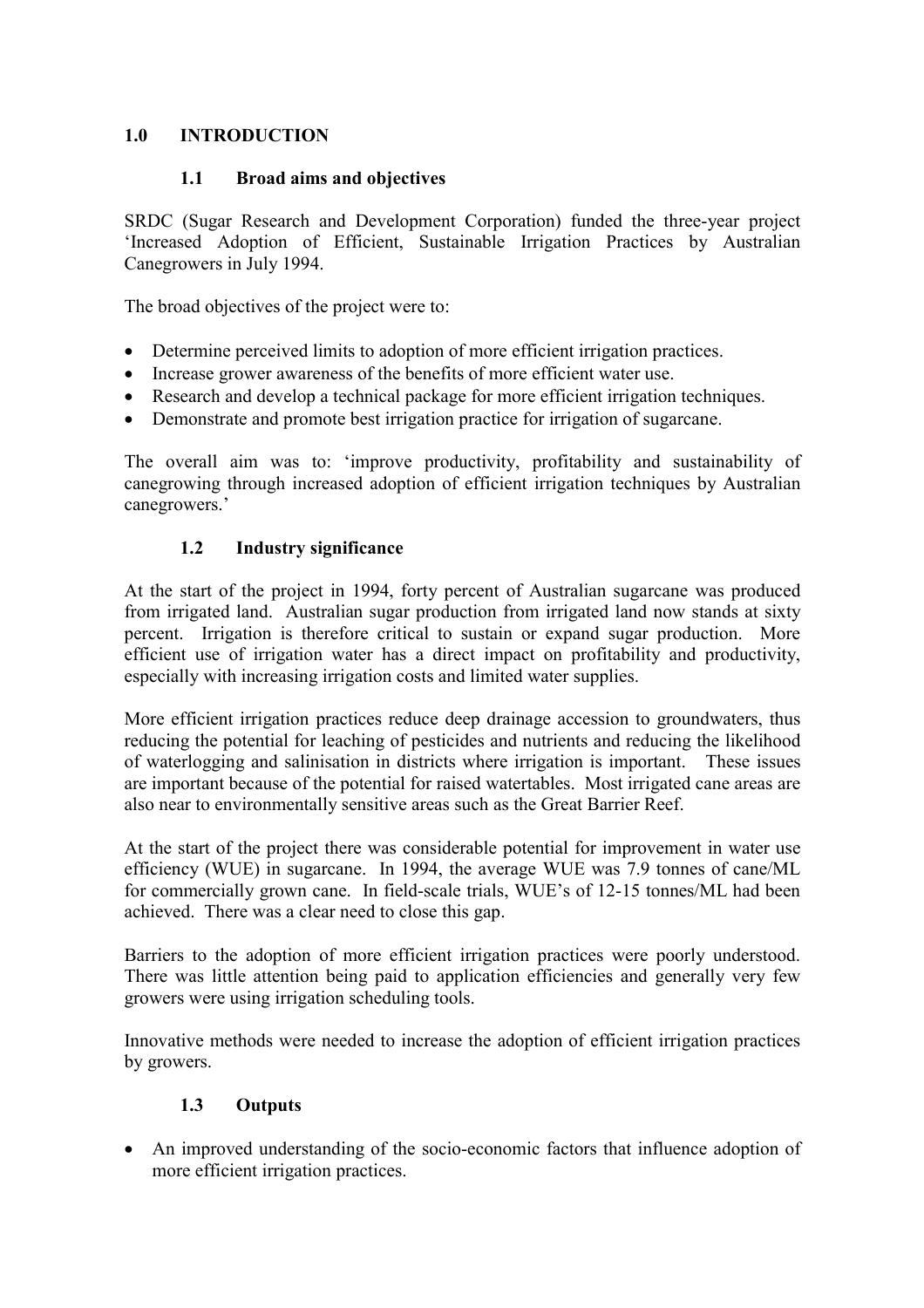- Clearer specification of best irrigation practices for each region.
- Extension methodology that is responsive to the socio-economic factors identified.
- Greater grower awareness of the benefits of more efficient water use.
- A published technical package describing methods for raising irrigation efficiency.
- On-farm demonstrations of best irrigation practice.

### **1.4 Outcomes**

- Increased water use efficiency (WUE) of 1 tonne of cane/ML by 25% of canegrowers using irrigation.
- More sustainable irrigated cane production and reduced impact on the environment in irrigated canegrowing areas.

# **2.0 METHODS**

The project focussed on grower participatory or action-learning techniques from the outset. It was important that growers felt that they had ownership of the project and that the project was addressing issues that they felt were important in their own districts. The participatory technique used in 'Water Check' was as follows:

- 1. Key grower invited peers to attend irrigation focus group.
- 2. Identification of the irrigation difficulties/problems in the district with grower groups.
- 3. Establish data collection sites with interested growers in the groups.
- 4. BSES staff or preferably the participating grower presented local data to grower groups.
- 5. New management techniques tried by growers in the group.
- 6. Feedback of results to group.

### **2.1 Burdekin**

In the Burdekin District of North Queensland, the project concentrated on the adoption of irrigation scheduling using the evaporation minipan and improving irrigation application efficiencies. Much of the latter was conducted in conjunction with the Land and Water Resources Research and Development Corporation (LWRRDC) funded project 'Increasing Irrigation Efficiencies in the Australian Sugar Industry'.

### **2.1.1 Irrigation scheduling**

Before the start of the 'Water Check' project, most growers in the Burdekin did not practice irrigation scheduling using a crop related tool. The most common practice was grower experience or irrigating on a set schedule.

Burdekin extension staff had promoted irrigation scheduling charts in the late 1980s. These comprised of a chart with a column for each field based on an estimated water holding capacity. After the field was irrigated, a pin was placed at the top of the column and moved down each day depending on 'Class A' pan evaporation and a crop factor. Growers could receive this data by telephoning into the Burdekin Sugar Experiment Station (free of charge).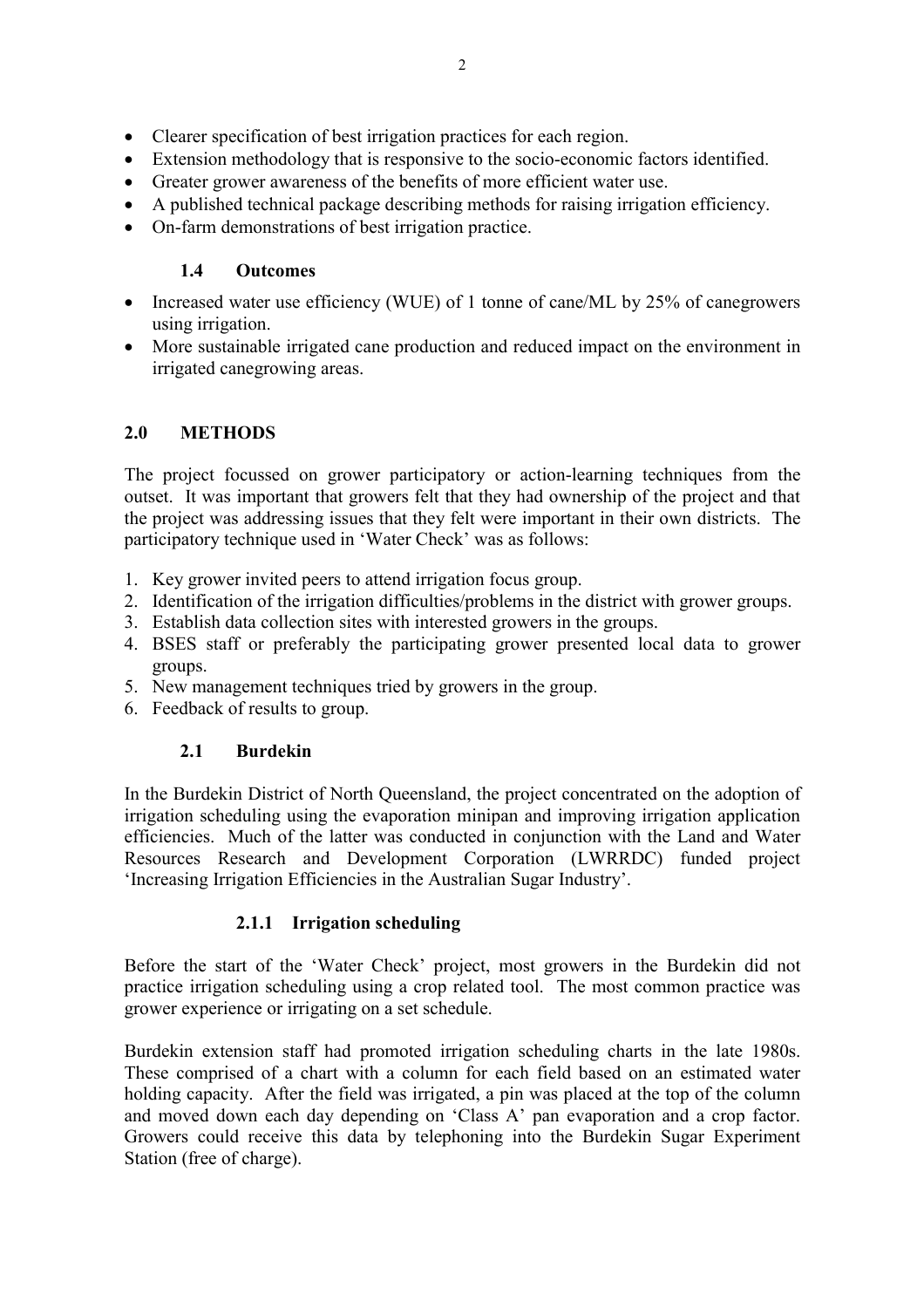Unfortunately, the campaign was not successful. The reason for the lack of adoption was largely due to the perceived complexity of the chart by the growers. Only a very small number of growers accessed the evaporation data. The estimated water holding capacities of Burdekin soils were also found to be inaccurate. It was concluded that a simpler and more grower-friendly model was needed. This was confirmed by a local grower who stated that he wanted something that he could drive up to each evening that would give him a guide to when to start irrigating.

The pasture industry was already using a simple 'evaporimeter' made from a cut-down metal or plastic 200 litre drum (Turner, 1989). This gave the idea for the evaporation minipan. The minipans were originally made from cut-down metal drums, but these rusted out rapidly and were replaced by plastic drums.

Minipans were first introduced to Burdekin canegrowers in 1991, although a coordinated approach to the adoption of minipans for irrigation scheduling did not occur until the start of the 'Water Check' project.

Initially, irrigation deficits were calculated for the minipan based on estimates of the readily available water held by Burdekin soils. It became apparent that these estimates needed refining. The calibration procedure was introduced to improve the accuracy of the minipans. Growers were encouraged to conduct their own calibrations for soil type at the grower meetings.

The procedure was:

- 1. Twenty-five stalks were marked out in a fully closed-in crop and the height of the stalks was recorded to the top visible dewlap (a plastic cap was placed at the base of each stalk as a reference point to measure from).
- 2. The field was irrigated and the minipan was filled with water.
- 3. Stalk height and minipan evaporation was recorded daily (these measurements commenced two to three days after irrigation to allow the soil to reach field capacity).
- 4. When the daily growth rate dropped to 50% of the maximum recorded, the drawdown level in the minipan was noted. This became the irrigation deficit.
- 5. The procedure need only be completed once for each soil type on the farm.

Using 50% of the maximum-recorded crop growth rate to establish the irrigation deficit is an arbitrary value that may approximate readily available water in the soil. Between 1995 and 1997 minipan evaporation was compared with 'Class A' pan evaporation to evaluate how closely minipan irrigation deficits compared to established readily available soil moisture. It was recommended that the minipan only be used for scheduling irrigations for fully closed-in, actively growing crops.

The minipans were provided free of charge with measuring sticks. The recommendations for their set-up were as follows:

- 1. Install the minipan on concrete/masonry blocks to allow air to circulate under the pan.
- 2. If animals are likely to drink out of the minipan, place it on a 200 litre drum.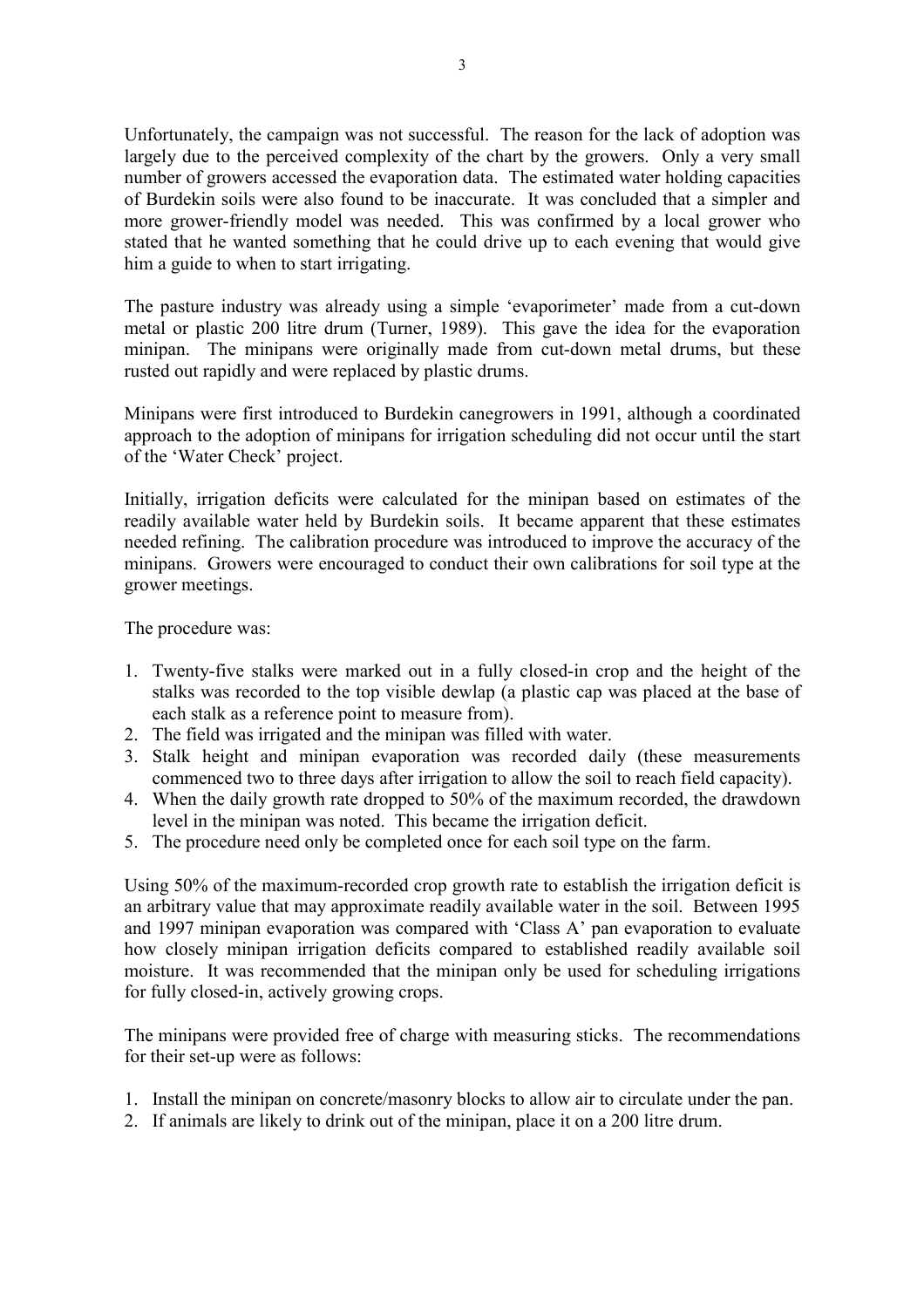3. The minipan should be close to a water supply for easy filling but not so close to a pump or cylinder that may splash water into the pan or raise the humidity of the air around the pan. The pan should be located no closer than 5 metres from the canefield or any object that blocks the air-current over the minipan.

### **2.2 Bundaberg/Isis**

### **2.2.1 1994/95**

The outlook for the 1994/95 growing season was favourable. The irrigation allocation was initially established at 100%. Later in the season, the allocation was increased to 110%.

In the first year of Water Check in the southern districts of Bundaberg and Isis, the main aim of the project was to measure the readily available soil moisture of the different soil types in the area. This information was needed so growers knew how much water to apply at each irrigation event hence reducing water losses due to deep drainage or runoff.

Project staff measured soil moisture with a neutron probe, and then related moisture to stalk growth. The readily available moisture in the soil was determined by subtracting the soil water at the half growth point of the crop from the full point (field capacity).

Twenty sites were established in the Bundaberg/Isis area to determine readily available moisture on all of the main soil types, *viz*: sands, gleyed podzolics, yellow podzolics, red podzolics, red volcanics, black earths and alluvial soils.

As part of the Water Check activities, the application of winch, drip and furrow irrigation systems were investigated in the Bundaberg district. This was achieved by determining the quantity of irrigation water removed by the cane plant as a proportion of the total water applied by irrigation.

More than 40 growers in the first year participated in stalk growth measurements for tensiometer or minipan calibrations.

Tensiometers reflect the force that plants need to exert to obtain moisture from the soil. As the soil dries out, a very small amount of water moves into the soil from the tensiometer through a ceramic tip. The loss of water creates a vacuum in the tensiometer and is recorded as a vacuum reading. The higher the reading, the drier the soil. Irrigation begins again when the tensiometer gauge reaches a predetermined level. After irrigation or rainfall, water moves back through the ceramic tip and the vacuum level drops in the tensiometer. In the same way as minipans, tensiometers can be calibrated to crop growth rates for different soil types.

*Water Check guidelines for the use of tensiometers for irrigation scheduling.* 

- Tensiometers should be installed to a depth of 60 cm in the plant line except in sandy or shallow soils where they should be installed to a depth of 30cm.
- Tensiometers need to be installed carefully and maintained regularly to ensure that they do not run out of water.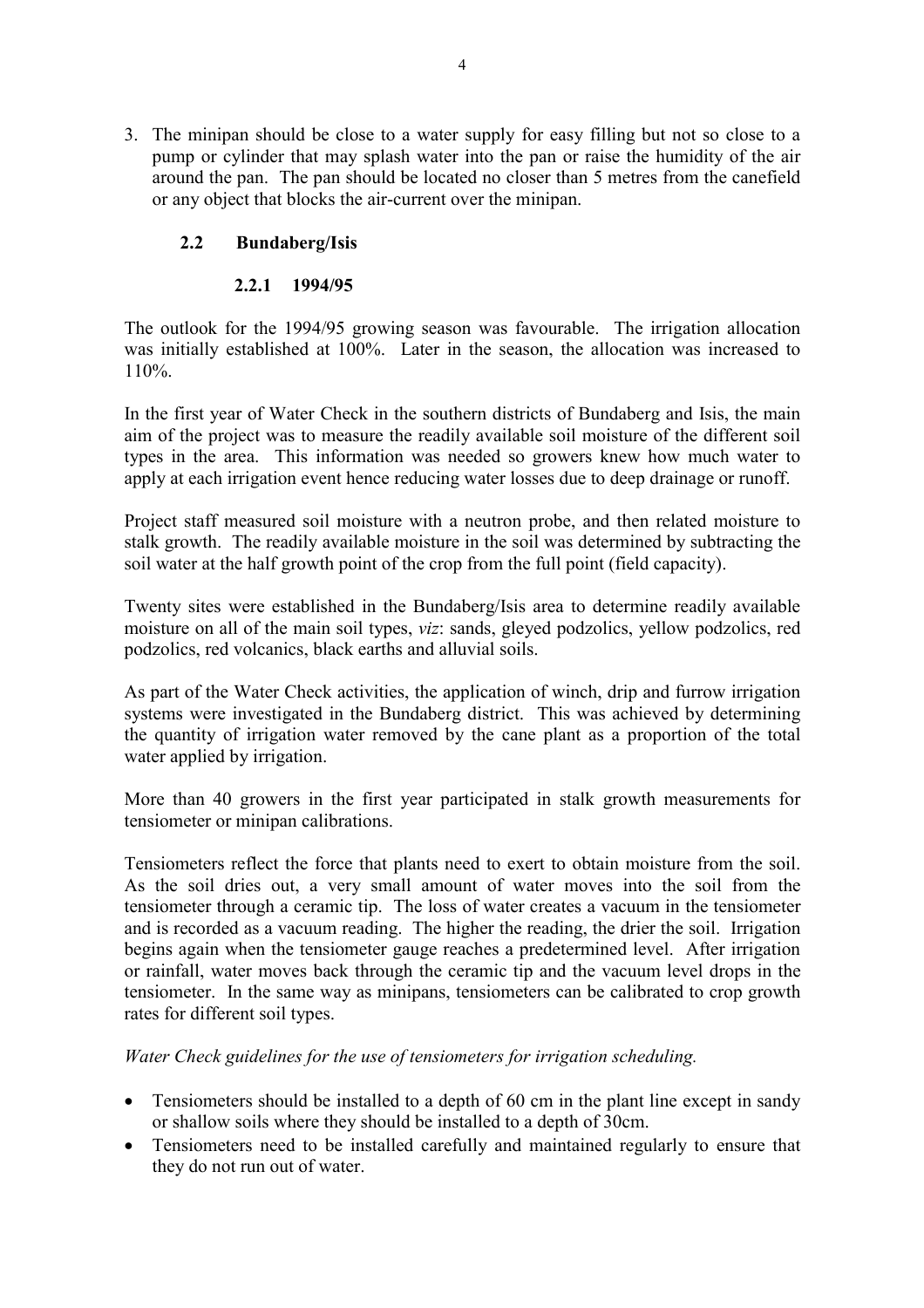- Two per site gives more accuracy (one at 30cm and one at 60cm).
- Cane to be measured should have about 1 m of stalk growth (the canopy should be closed).
- Once growth rates fall to 50% of the maximum recorded in that irrigation, the tensiometer reading is recorded. This becomes the deficit figure.
- Daily readings are recommended for greater accuracy.

During the 1994/95 season it became apparent that more information was needed on trickle irrigation wetting patterns, as the wetted area determines the amount of water held by the soil. This amount of water can then be related to the number of pumping hours before water is lost from the profile by deep drainage.

### **2.2.2 1995/96**

The outlook for the water year in the southern region was bleak with only 35% of allocation available to growers up until Christmas 1995. With this in mind Water Check and other BSES staff made the following recommendations:

- Harvest green and retain the trash if possible.
- Irrigate to establish ratoons and after fertiliser application.
- Concentrate the remaining water on the most profitable blocks (most likely to be plant and first ratoon).

After some good rainfall events in the later part of 1995, allocations were lifted gradually through the season. Most growers ended the season on between 60% and 90% of allocation, plus some out of allocation water.

The main thrust for the Water Check project in the second year was to make the best use of the limited water resource. To do this several monitoring sites were set up in trash blanketed and trickle irrigated blocks. These sites included:

- Stalk growth measurements of a late-season irrigation trial.
- Alternate drip irrigation compared with every-row drip irrigation including growth measurements and neutron probe readings.
- Drip irrigation wetting pattern trial using Time Domain Reflectrometry (TDR) equipment.

Approximately 10 growers calibrated tensiometers or minipans on their own farms with stalk growth measurements.

An irrigation survey was sent to 70 growers in total from the four mill areas to ascertain their irrigation practices and perceptions and to determine the factors affecting irrigation efficiency.

### **2.2.3 1996/97**

In the final year of the Water Check project in the Southern Region, work continued to have tensiometers adopted for irrigation scheduling. Tensiometers were found to be particularly useful in drip irrigation. A major part of the third year was spent in advising drip irrigators of best irrigation practices. There are approximately 130 growers in the Bundaberg/Isis area using drip.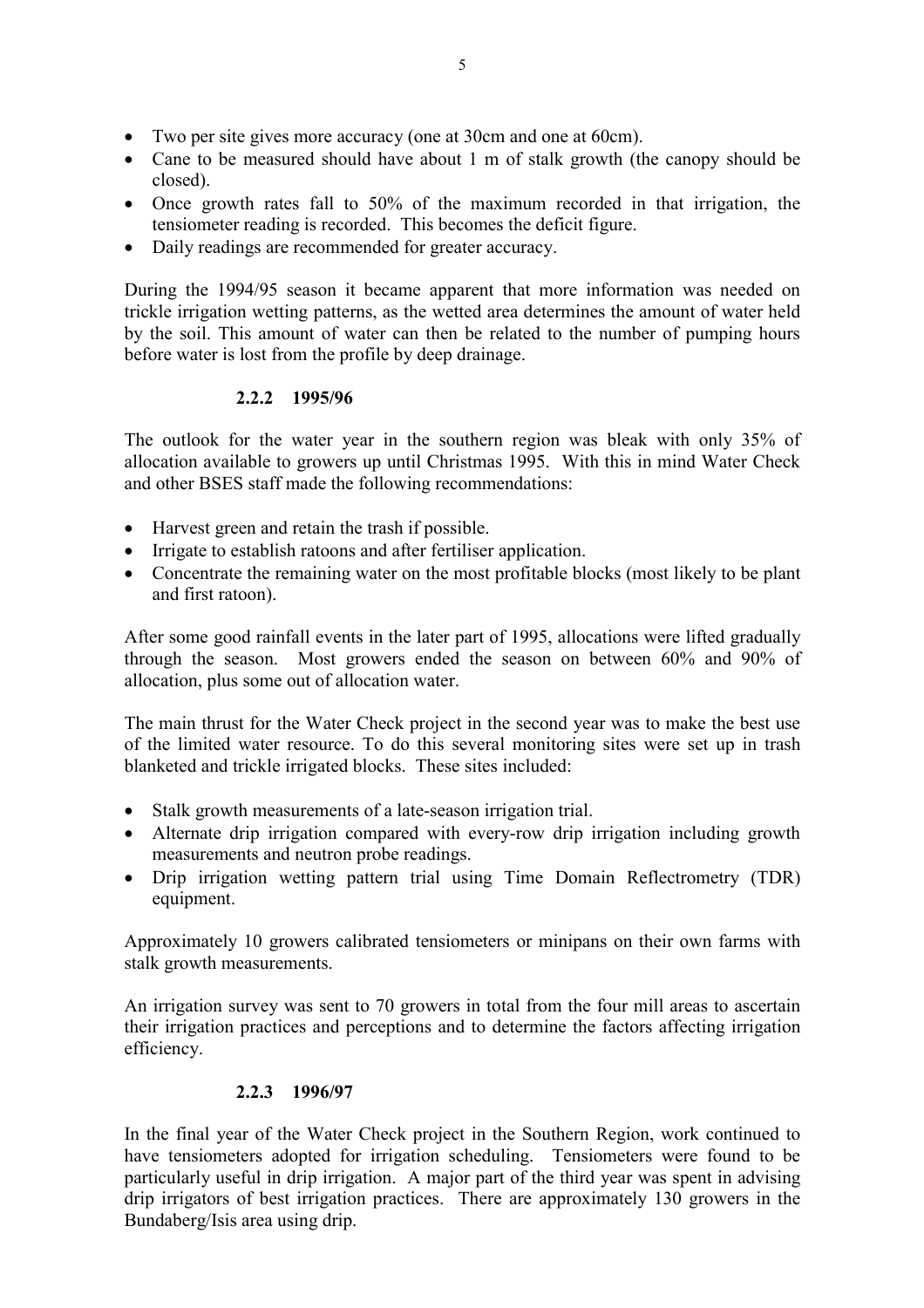EnviroSCAN soil moisture monitoring equipment was used on three properties to demonstrate soil water movement with drip irrigation, in particular deep drainage loss.

Three trials were established on furrow irrigated properties that had been considered by the Department of Natural Resources to be most at risk from deep drainage losses from furrow irrigation. The trials were monitored with a neutron moisture meter.

### **2.3 Other districts**

Action learning based around grower groups was used on the Atherton Tablelands and in the Herbert and Sarina districts to encourage growers to improve their water use efficiencies. Water Check relied on local BSES extension staff to organise the grower groups in these districts and to follow up any grower inquiries. However, the project staff were involved in the running of the shed-meetings. The shed-meetings were tailored to each district based on local knowledge.

### **3.0 RESULTS**

### **3.1 Burdekin**

### **3.1.1 Irrigation scheduling**

Over the three-year life of the 'Water Check' project over 500 minipans were distributed to Burdekin canegrowers. Figure 1 shows the cumulative distribution of minipans to the whole industry. It can be seen that nearly 800 minipans were given out statewide.

### **Figure 1 Cumulative distribution of minipans in the Australian Sugar Industry during the life of the 'Water Check' project**



In the Burdekin over 200 minipans were calibrated by growers for soil type. It was found that there were marked differences in maximum growth rates between the main Burdekin varieties (Table 1).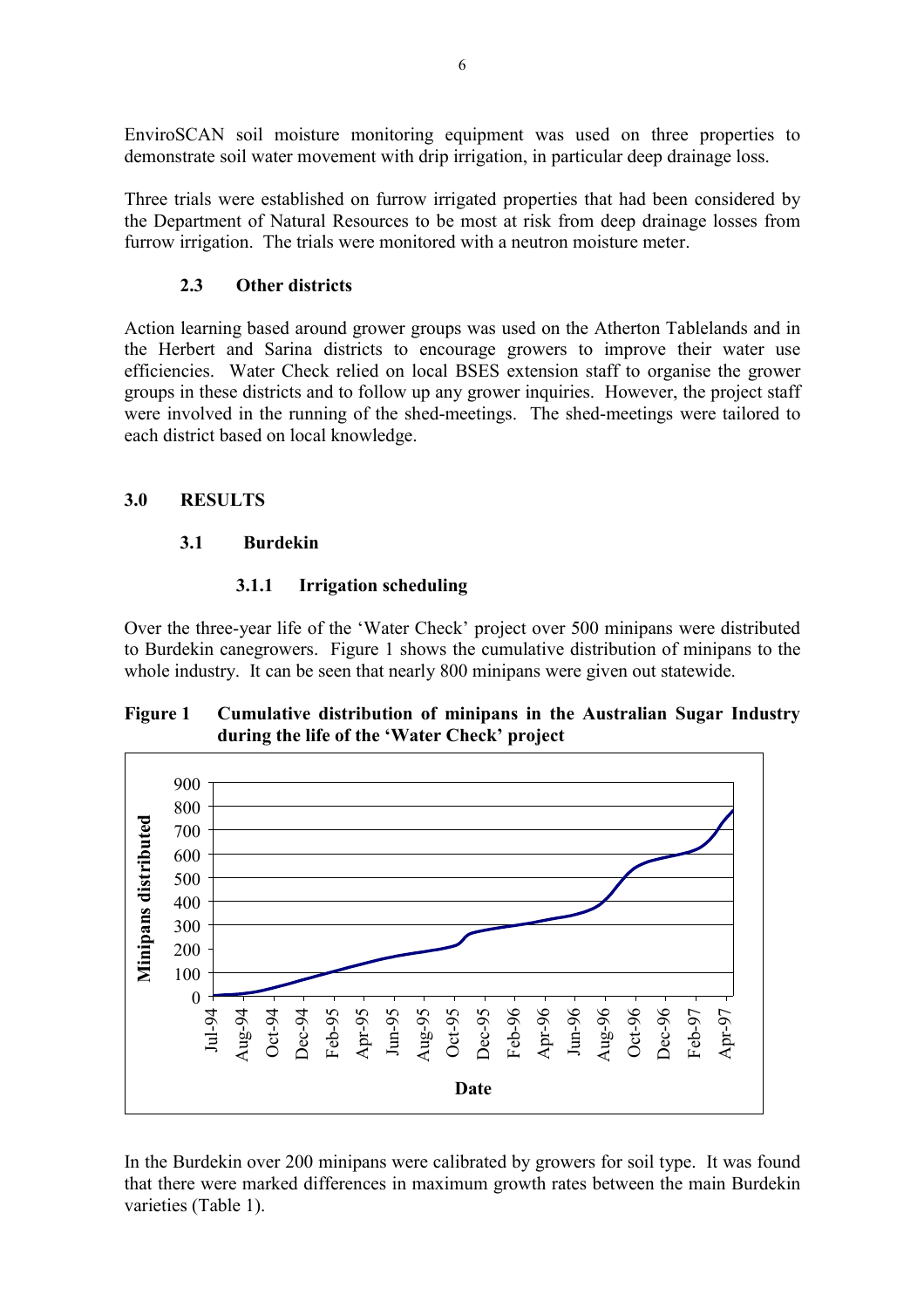| Cultivar | Maximum daily growth rate (mm) |
|----------|--------------------------------|
|          |                                |
| 0117     | 35                             |
| O124     |                                |
|          |                                |

**Table 1 Maximum daily growth rates recorded for the major Burdekin sugarcane cultivars** 

An example of a minipan calibration is shown in Figure 2. The maximum growth rate in this case was 42 mm/day, which occurred 7 days after irrigation. The crop reached 50 % of the maximum growth rate (21 mm/day) just under two days later. At this point 90 mm had evaporated from the minipan.



**Figure 2 Typical crop growth rates after irrigation of an early plant Q96 crop** 

The crop growth calibrations conducted by the growers allowed us to group the major soil types in the Burdekin according to their irrigation deficits (Table 2).

It was found that the minipan evaporated 15% more water per day on average than the 'Class A pan' through the summers of 1995/96 and 1996/97 (Figure 3). If a crop factor of 0.85 is used for an actively growing fully canopied crop, it is possible to estimate readily available water (based on 50% of maximum growth rate) for the main Burdekin soil types (Table 2).

For example, if a minipan has been calibrated on a cracking clay soil to an irrigation deficit of 120mm, 102mm would have evaporated from a 'Class A' pan over the same time frame. To convert this to crop water use (or readily available water in this case), a crop factor of 0.85 is used on the 102mm which was evaporated from the 'Class A' pan. Therefore the estimated readily available water for that particular cracking clay was 90mm.

#### **Figure 3 Daily minipan evaporation in the Burdekin as a function of daily 'Class A' pan evaporation from December to March, 1995/96 and 1996/97**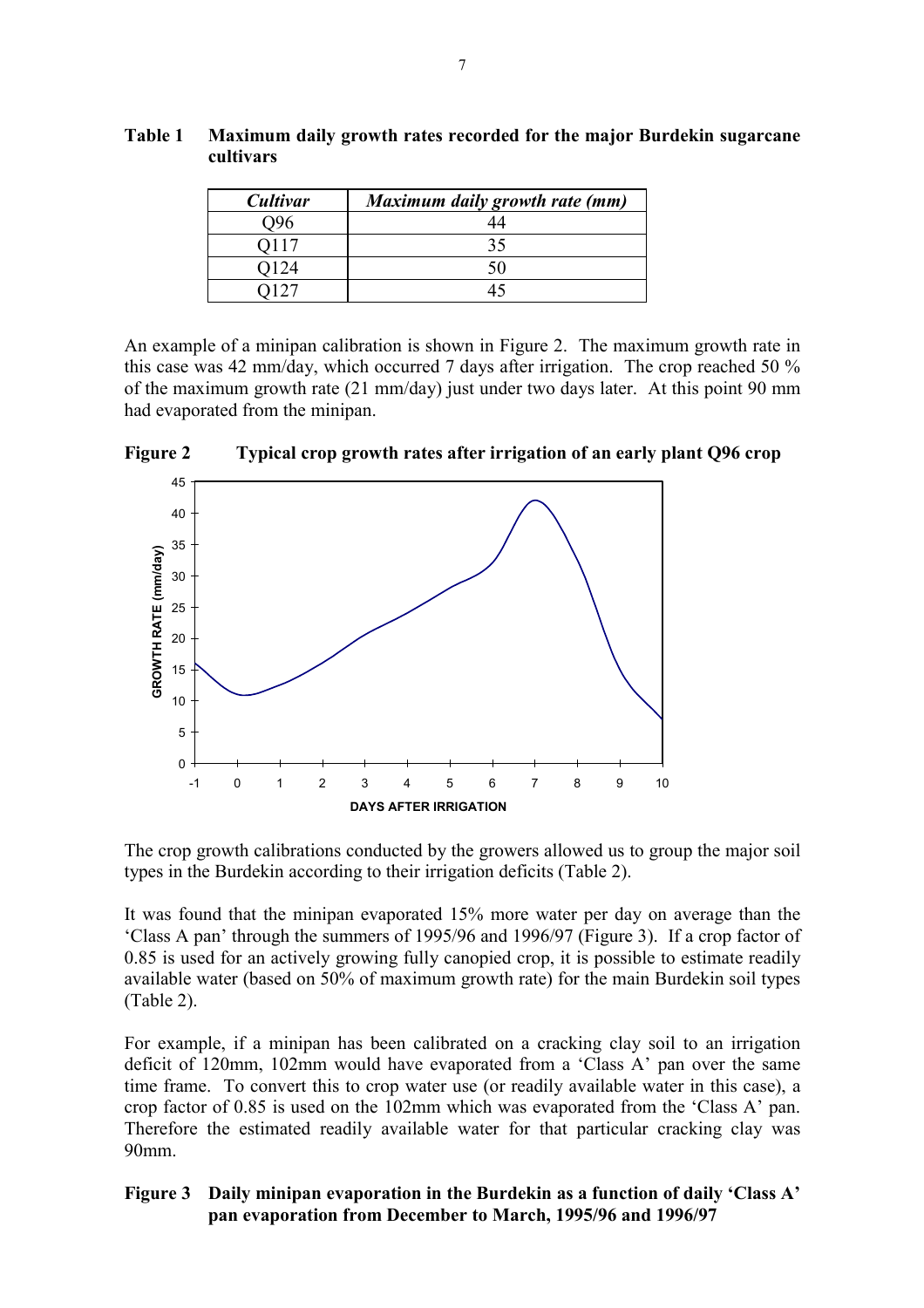

| <b>Table 2</b> | Minipan deficits and estimated readily available moisture contents for |  |
|----------------|------------------------------------------------------------------------|--|
|                | the major Burdekin soil types                                          |  |

| Soil type        | Minipan deficit (mm) | <b>Estimated readily available water</b><br>$(\mathbf{mm})$ |
|------------------|----------------------|-------------------------------------------------------------|
| Cracking clay    | $110 - 120$          | $85 - 90$                                                   |
| Non sodic duplex | $80 - 90$            | $60 - 65$                                                   |
| Sodic duplex     | $60 - 110$           | $45 - 85$                                                   |
| Delta alluvial   | $50 - 110$           | $35 - 85$                                                   |

In three comparisons between 1993 and 1994 ratoon crops, the adoption of irrigation scheduling using evaporation mini-pans lifted the cane yields by 10-25% of that recorded for the previously harvested ratoon crop (Table 3). This is not normally the case; yields usually decline with increasing crop age.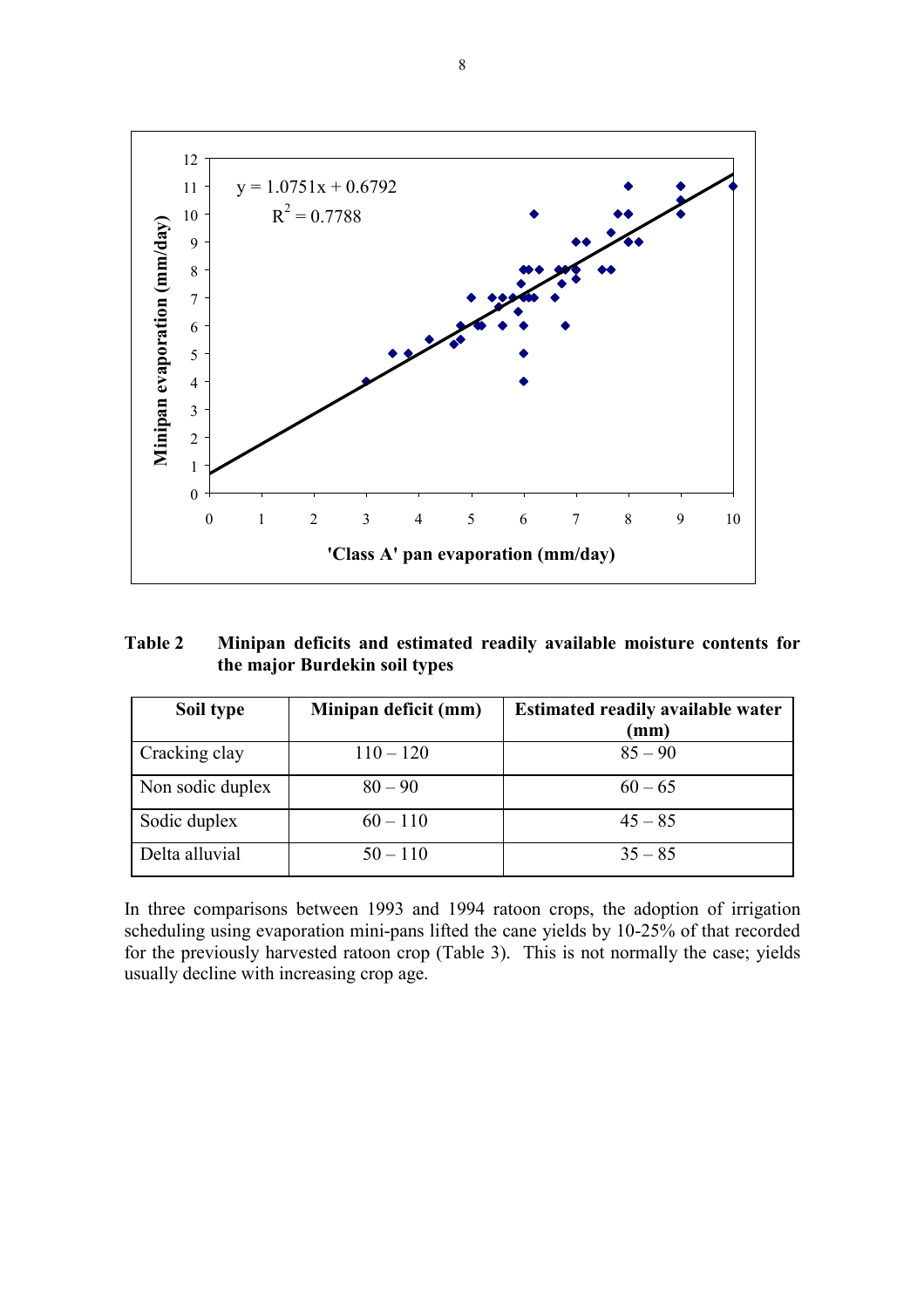| Soil                       | <b>Variety</b>  | <b>Non</b><br><b>Scheduled</b><br>1993 $(t/ha)$ | <b>Scheduled</b><br>1994<br>(t/ha) | <b>Production</b><br>Increase $(\% )$ |
|----------------------------|-----------------|-------------------------------------------------|------------------------------------|---------------------------------------|
| Clay loam over sand        | Q117            | 124 (1R)                                        | 136(2R)                            |                                       |
| Sandy loam                 | Q117            | 107(1R)                                         | 120(2R)                            | 12                                    |
| Sandy loam over sodic clay | O <sub>96</sub> | 88 (2R)                                         | 110(3R)                            | 25                                    |

### **Table 3 Yield response to irrigation scheduling using evaporation minipans in the Burdekin**

<sup>†</sup>  $1R = 1$ <sup>st</sup> ratoon,  $2R = 2^{nd}$  ratoon, and  $3R = 3^{rd}$  ratoon

During 1995, the cane yield response to varying evaporation mini-pan deficits was demonstrated by encouraging a canegrower to split his paddock based on different deficit figures (Table 3). It was shown through the calibration procedure that a mini-pan deficit of 120 mm was appropriate. However, due to shortages of irrigation supplies at peak periods, the irrigation was often delayed until the minipan had reached 150mm.

### **Table 4 Effect of minipan deficits on cane yields on a cracking clay soil in the Burdekin**

| <b>Minipan Deficit</b><br>(mm) | <b>Cane Yield</b><br>(t/ha) | <b>Commercial Cane</b><br>Sugar $(\%)$ | <b>Sugar Yield</b><br>(t/ha) |
|--------------------------------|-----------------------------|----------------------------------------|------------------------------|
| 20                             | 132.9                       | 15.6                                   | 20.73                        |
| 50                             | 104.2                       | 15.6                                   | 16.26                        |

This demonstration had considerable credibility with Burdekin River Irrigation Area (BRIA) canegrowers. It not only emphasised the magnitude of the yield differences produced by following different evaporation mini-pan schedules, but more importantly, the data were collected with the participation of a canegrower widely recognised by his peers as being a 'top' farmer.

A trial was established in March 1997 to compare irrigation scheduling with the minipan against visual scheduling by a canegrower late in the season (Table 5). The grower used approximately 2 ML/ha (2 irrigations) less than the minipan scheduled treatment between early March and the end of May. However productivity increased by over 2 tonnes of sugar/ha in the minipan treatment. The trial showed that there was a clear advantage to irrigation scheduling with the minipan late in the season compared with scheduling on experience. It also showed that the minipan was useful until the end of May in that year.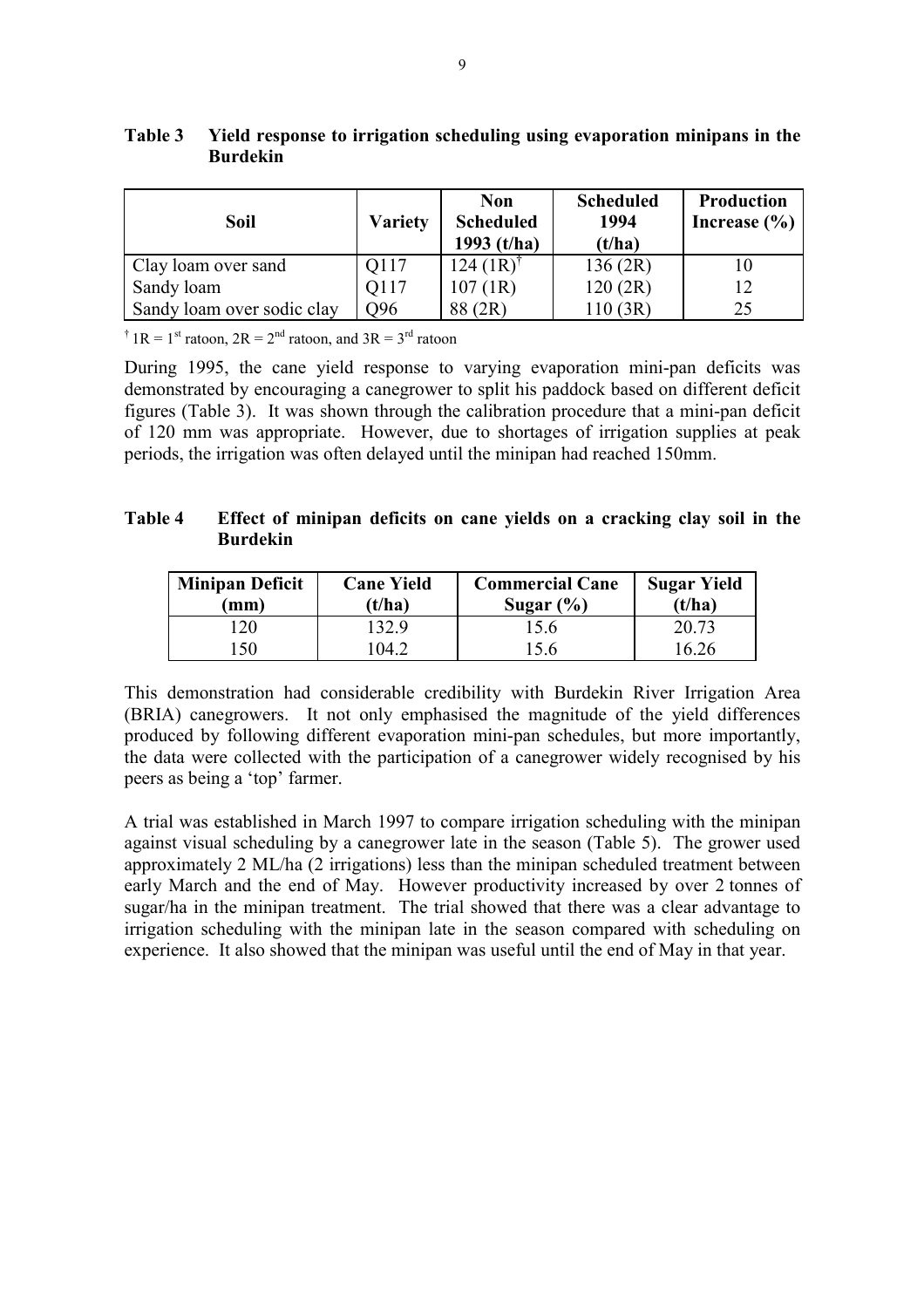| <b>Scheduling</b><br>method | <b>Total cane</b><br>(tonnes) | Area of<br>treatment (ha) | <b>Tonnes</b><br>cane/ha | <b>CCS</b> | <b>Tonnes</b><br>sugar/ha |
|-----------------------------|-------------------------------|---------------------------|--------------------------|------------|---------------------------|
| Minipan                     | 116.48                        | 0.699                     | 166.64                   | 16.40      | 27.33                     |
| Visual                      | 380.25                        | 2.377                     | 60.00                    | 15.66      | 25.06                     |

|  |  |  | Table 5 Yield response to irrigation scheduling using evaporation minipans |  |
|--|--|--|----------------------------------------------------------------------------|--|
|  |  |  | compared with visual scheduling in the Burdekin (March to May, 1997)       |  |

Productivity data from the 1995 and 1996 harvest seasons in the Burdekin demonstrated that minipans were improving water use efficiencies. In Table 6, the sugar yield of 79 Burdekin growers improved between the 1995 and 1996 seasons, despite the average sugar yield over the entire Burdekin declining by 1.5%. In real terms, this improvement in yield is worth in excess of \$10 million in the value of extra sugar alone, if applied to the Burdekin as a whole.

| Table 6 The effect of scheduling irrigations with minipans on sugar yield of 79 |  |  |  |  |
|---------------------------------------------------------------------------------|--|--|--|--|
| <b>Burdekin farms</b>                                                           |  |  |  |  |

|                       | Sugar<br>Yield/ha | Value<br>\$/ha | Extra \$<br>per 70 ha<br>farm | Extra<br>tonnes/sugar<br>in Burdekin | Extra \$ in<br><b>Burdekin</b> |
|-----------------------|-------------------|----------------|-------------------------------|--------------------------------------|--------------------------------|
| 1995 (no mini-pans)   | 16.63             | \$4.989        |                               |                                      |                                |
| 1996 (with mini-pans) | 16.91             | \$5,073        |                               |                                      |                                |
| Difference            | $+0.28$           | $+$ \$83       | \$5,806                       | 16,907                               | \$5,072,000                    |
| Adjusted difference   | $+0.53$           | $+ $159$       | \$11,130                      | 34,125                               | \$10,237,500                   |

The adjusted difference is based on an actual 1.5 % sugar yield per ha decrease in the Burdekin between the 1995 and 1996 seasons. Sugar price assumed to be \$300/tonne. Extra tonnes and values calculated on 60,383 ha and 64,387 ha of sugarcane harvested in the Burdekin in the 1995 and 1996 seasons respectively.

In the 1996 season, many of the growers used in the Table 6 assessment were not using the minipans for the complete season or over their entire farms. For this reason, another 37 growers' productivity data who began using minipans in 1995 and continued to use them in 1996 was analysed (Table 7). This gave a better estimation of the impact of the minipan in the Burdekin.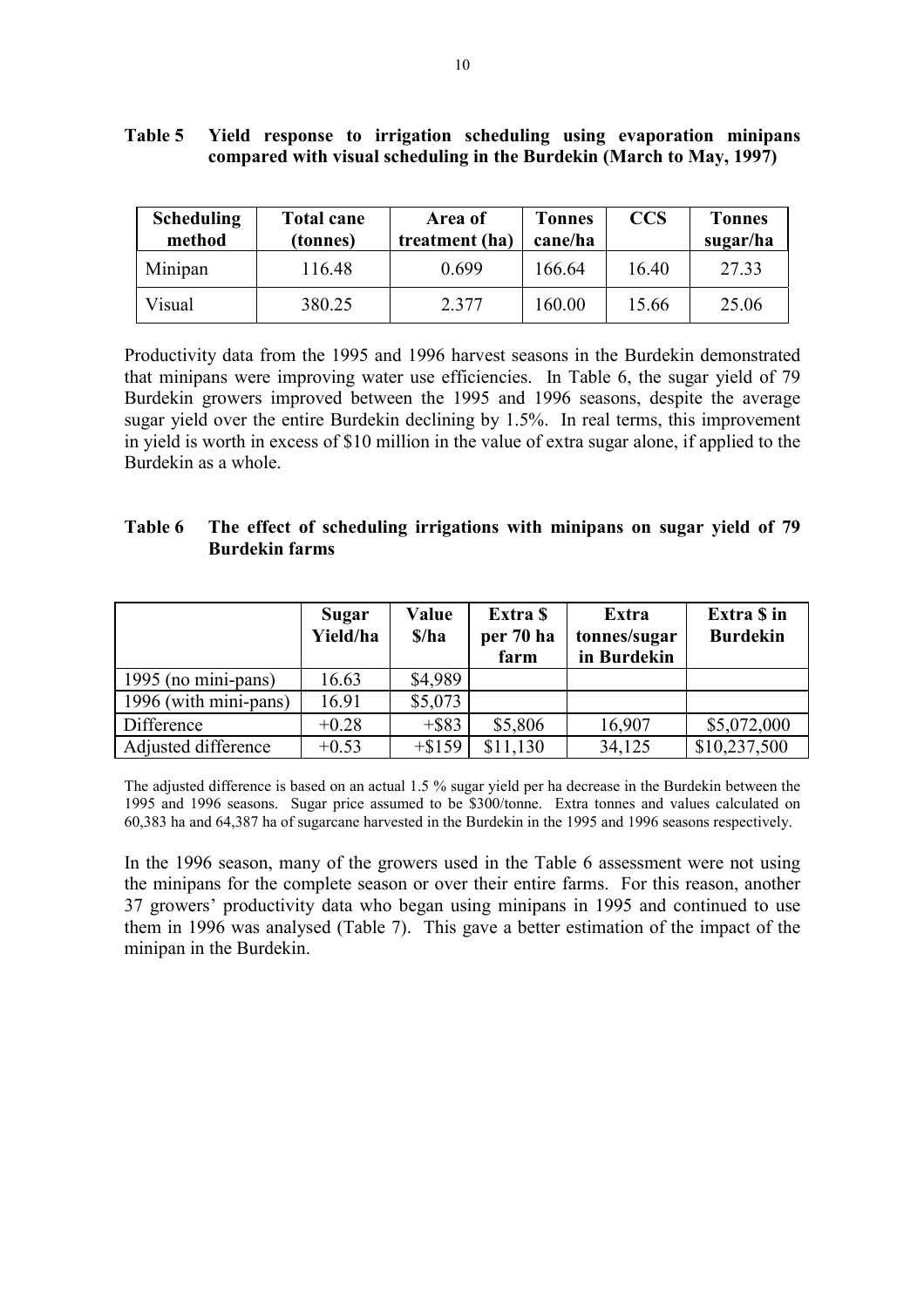|                                    | Sugar<br>Yield/ha | Value<br>\$/ha | Extra \$<br>per 70 ha<br>farm | Extra<br>tonnes/sugar<br>in Burdekin | Extra \$<br>in Burdekin |
|------------------------------------|-------------------|----------------|-------------------------------|--------------------------------------|-------------------------|
| 1995 $1st$ year with pan           | 16.45             | \$4,935        |                               |                                      |                         |
| $\sqrt{1996} 2^{nd}$ year with pan | 17.20             | \$5,160        |                               |                                      |                         |
| Difference                         | $+0.76$           | $+$ \$228      | \$15,960                      | 48,934                               | \$14,680,200            |
| Adjusted difference                | $+1.00$           | $+$ \$300      | \$21,000                      | 64,387                               | \$19,316,100            |

#### **Table 7 The effect of scheduling irrigations on sugar yield of 37 Invicta farms using minipans for two seasons**

The adjusted difference is based on an actual 1.5 % sugar yield per ha decrease in the Burdekin between the 1995 and 1996 seasons. Sugar price assumed to be \$300/tonne. Extra tonnes and values calculated on 60,383 ha and 64,387 ha of sugarcane harvested in the Burdekin in the 1995 and 1996 seasons respectively.

Table 7 shows that the increase in sugar yield over the 37 farms was greater between 1995 and 1996 than in Table 1. Indeed the adjusted difference (because of the sugar yield decrease over the Burdekin between 1995 and 1996) was worth to a grower with 70 ha (the average size farm in the Burdekin), approximately \$21,000 extra revenue. Over the entire Burdekin, the extra revenue generated from the use of minipans would be nearly \$20 million.

From a survey of the growers in Table 7, it was found that on average no extra water was used in the 1996 season compared with the 1995 season to produce the extra yield. Therefore, an increase in water use efficiency for the growers was realised. This amounted to 0.5 tonnes of cane extra per ML of total water applied (an improvement from 7.8 to 8.3 tonnes/ML).

| Table 8 Percentage of Burdekin growers using evaporation minipans |  |
|-------------------------------------------------------------------|--|
|                                                                   |  |

| <b>District</b> | 1994/95 | 1996/97 |
|-----------------|---------|---------|
| <b>BRIA</b>     |         | 83      |
| Delta           |         |         |
| Total           | 7Δ      |         |

BRIA refers to the Burdekin River Irrigation Area

Minipans have been widely adopted as an irrigation scheduling tool in the Burdekin. BSES extension staff in the Burdekin conducted two grower surveys over the 1994/95 and 1996/97 seasons (Table 8). Approximately 40 growers were surveyed each time. Adoption of minipans has increased over the two years by 38% over the whole Burdekin. It is very encouraging to see the adoption rate of minipans by Burdekin Delta growers. Evaporation minipans have also been promoted for scheduling furrow irrigations in Bundaberg, the Central district (particularly Proserpine and Mackay), and in the Mareeba district of the Atherton Tablelands.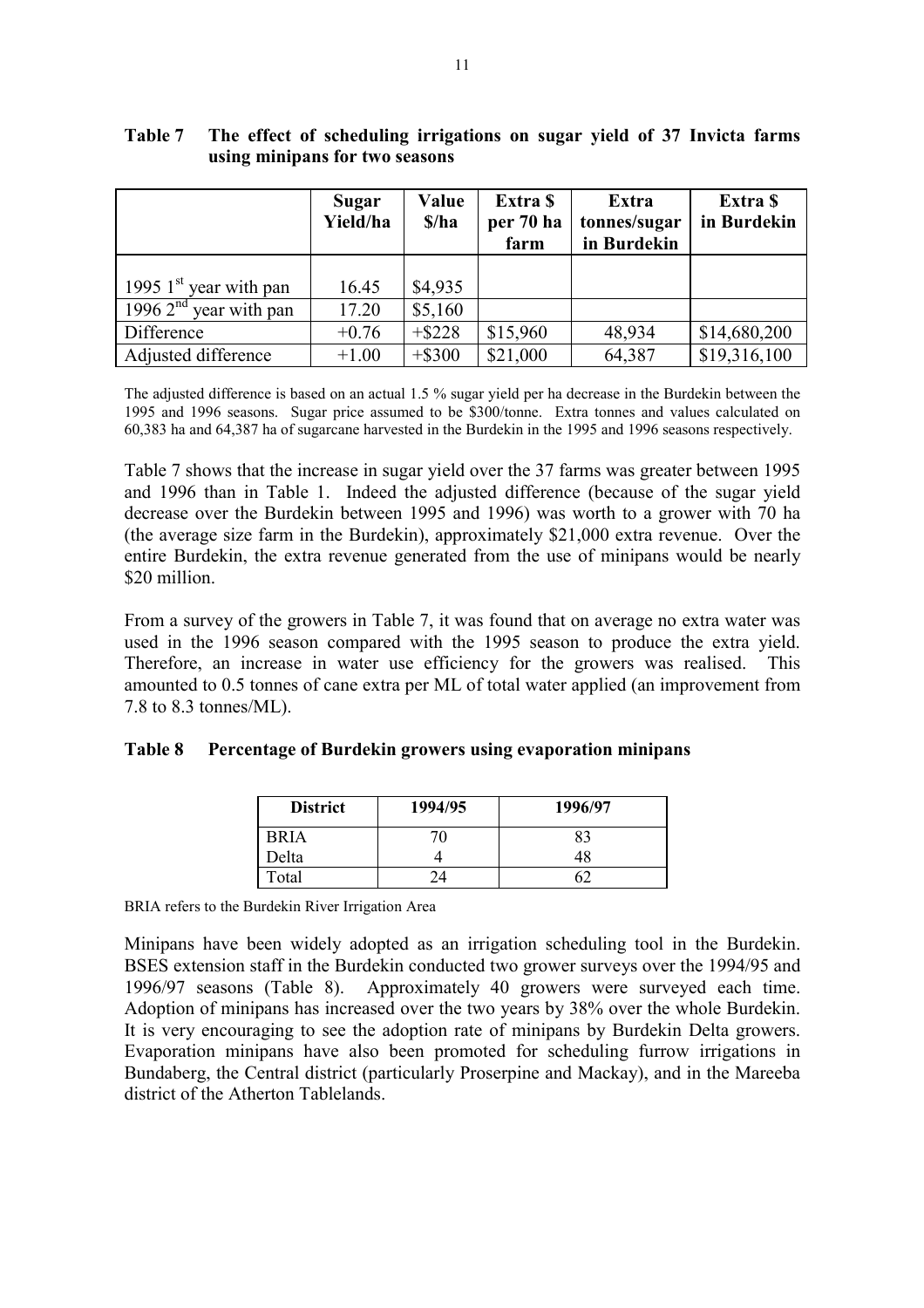#### **3.1.2 Irrigation efficiencies**

In conjunction with the LWRRDC funded project, 'Increasing Irrigation Efficiencies in the Australian Sugar Industry' Burdekin Delta growers collected their own water use data in the 1995/96 (13 sites) and the 1996/97 season (8 sites). The average irrigation efficiencies for both seasons are shown in Table 9.

#### **Table 9 Water use data for field sites in the Burdekin Delta in the 1995/96 and 1996/97 seasons**

|                                | Average volume<br>applied<br>(ML/ha/irrigation) | Deep drainage<br>losses<br>(ML/ha/irrigation) | <b>Irrigation</b><br>application<br>efficiency<br>(%) |
|--------------------------------|-------------------------------------------------|-----------------------------------------------|-------------------------------------------------------|
| Plant 1995/96 (13 sites)       | l.86                                            | 1.26                                          | 40                                                    |
| Plant 1996/97 (4 sites)        | l.66                                            | 1.16                                          | 43                                                    |
| $1st$ ratoon 1996/97 (4 sites) | 1.05                                            | 0.50                                          | 57                                                    |

Assumes 0.1 ML/ha/irrigation tail-water

The main irrigation loss from the monitoring sites in the Burdekin Delta was found to be from deep percolation past the root zone (Figure 4).





 $y = -0.56 + 0.96x$  ( $r^2 = 0.99$ ,  $p < 0.01$ . P = plant, 1R = first ratoon. Assumes 0.1 ML/ha/irrigation tail water loss.

Tailwater losses were generally very hard to measure, but were measured on several occasions in the Delta using in-furrow meters. Generally on the very freely draining soils, there was little or no tailwater. For this reason 0.1 ML/ha/irrigation tailwater, even though assumed in Figure 4, is thought to be an overestimate of the average tailwater loss in the Delta.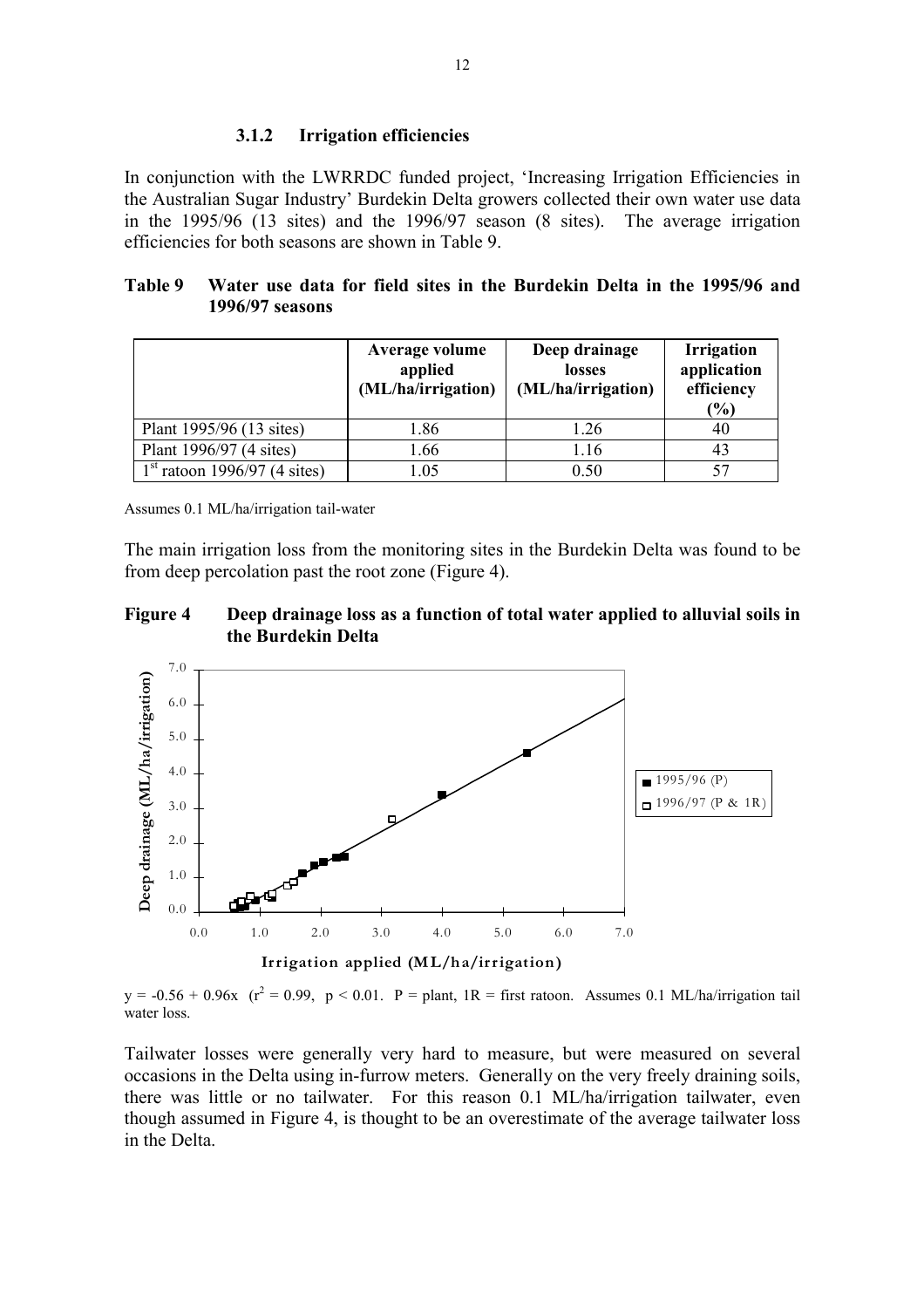An example of the grower trials conducted in conjunction with the project 'Increasing Irrigation Efficiencies in the Australian Sugar Industry' is shown in Table 10. The onfarm grower trials showed that it was possible to substantially reduce water usage with either reduced tillage practices or by changing furrow shape from a broad-based 'U' to a narrow 'V' shape, without affecting crop yield. In the trial in Table 10, water usage was reduced with these treatments by 40%. A combination of reduced tillage and 'V' shaped furrow reduced water usage by 60% without affecting yield (for more information on the on-farm furrow shape and tillage trials, see BSES Project Report PR97006, 'Increasing Irrigation Efficiencies in the Australian Sugar Industry).

| Table 10 | The effect of furrow shape and cultivation practices on irrigation water |
|----------|--------------------------------------------------------------------------|
|          | usage of sugarcane grown on an alluvial soil                             |

| <b>Tillage Practice</b> | <b>Reduced Cultivation</b><br>(ML/ha) |       | <b>Conventional Cultivation</b><br>(ML/ha) |          |
|-------------------------|---------------------------------------|-------|--------------------------------------------|----------|
| Total before hill-up    | 5.18                                  |       | 10.74                                      |          |
| Furrow Shape            | <b>Broad U</b><br>Narrow V            |       | <b>Broad U</b>                             | Narrow V |
| Total (8 irrigations)   | 15.74                                 | 10.56 | 25.46                                      | 17.55    |
| ML/ha/irrigation        | 197<br>1.32                           |       | 3.18                                       | 2.19     |

Experiment was a plant crop on a sandy loam soil, with readily available water content of 0.4 ML/ha. Inflow rate of irrigation water was 0.6 l/s. Cost of Burdekin Delta underground water assumed to be \$18/ML (ref. Canegrowers). Reduced cultivation included one residual herbicide spray plus two cultivations after planting. Conventional cultivation was seven cultivations after planting.

Delta growers have taken to 'V' shaped furrows exceptionally well. Feedback from the grower groups highlighted the high adoption rate. This was confirmed by a grower survey, which showed that 52% of Delta growers had changed their furrow shapes. It was thought that this could save on average 5 ML/ha/season over half of the Delta region. The high adoption of this practice is primarily a result of the action-learning technique used in 'Water Check' and 'Increasing irrigation efficiencies in the Australian Sugar Industry' (Holden and Mallon, 1997).

Reducing tillage was not as popular, with 24% of Delta growers surveyed adopting this management practice. The use of residual herbicides is a relatively new concept for Burdekin Delta growers; therefore they may be some hesitancy in their use. The high price of many of the residual herbicides may also deter their use to some extent. It is also arguable from an environmental standpoint whether we should be recommending the increased use of herbicides to reduce deep drainage losses on freely draining alluvial soils.

### **3.2 Bundaberg**

### **3.2.1 1994/95**

The volumes of readily available soil water (RAW) for the main Bundaberg cane growing soils are shown in Table 11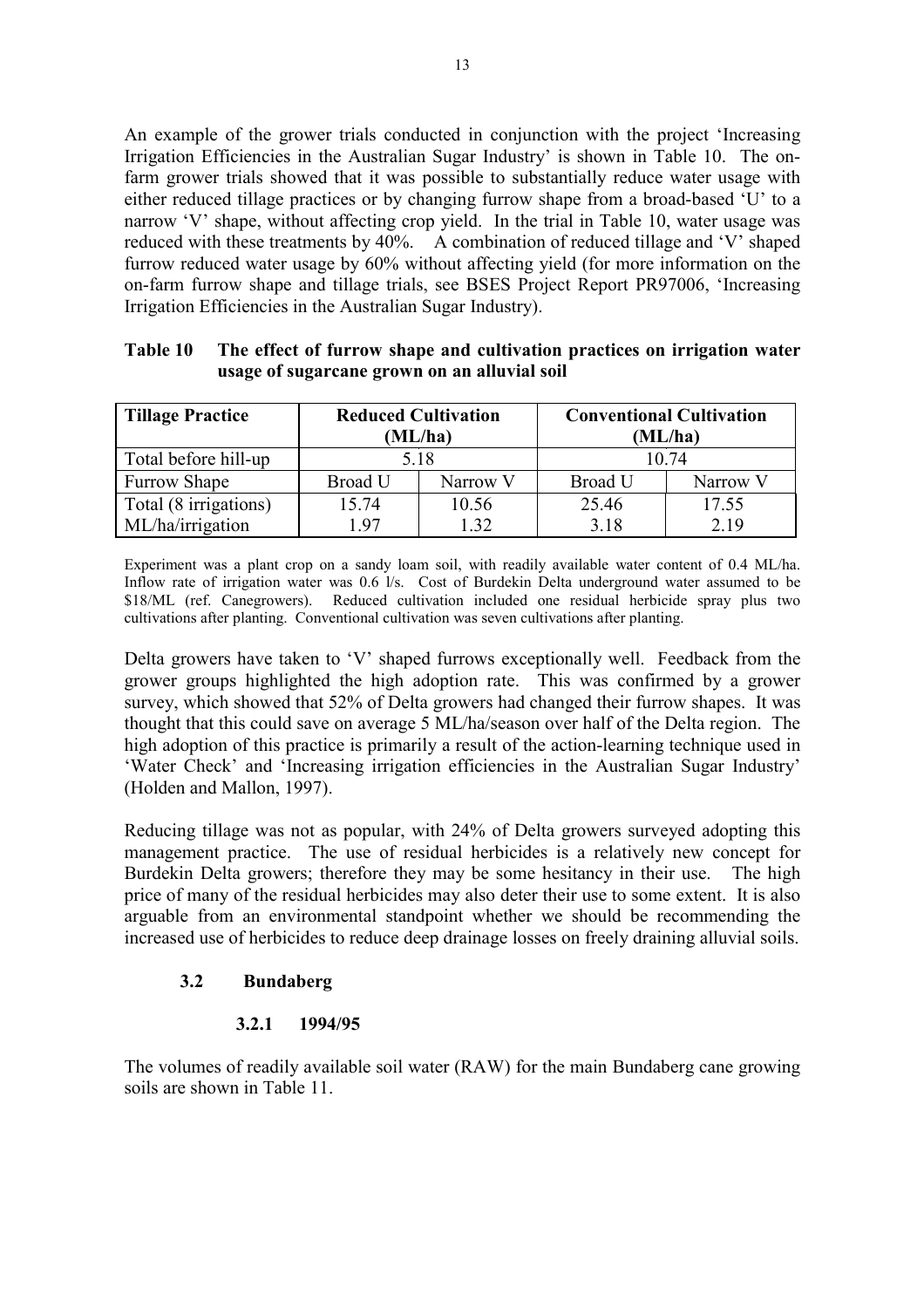| Soil type       | <b>Texture</b>  | <b>RAW</b> in the root zone |
|-----------------|-----------------|-----------------------------|
|                 |                 | (mm)                        |
| Alluvial        | Clay loam       | 90                          |
| Red volcanic    | Clay loam       | 90                          |
| Humic gley      | Silty clay loam | 70                          |
| Red earth       | Sandy loam      | 60                          |
| Red podzolic    | Sandy loam      | 60                          |
| Yellow podzolic | Fine sandy loam | 60-70                       |
|                 | Sandy loam      | $40 - 50$                   |
| Gleyed podzolic | Fine sandy loam | 60-70                       |
|                 | Sandy loam      | $40 - 50$                   |
| Black earth     | Medium clay     | $50 - 60$                   |
| Alluvial        | Sand            | 40                          |

**Table 11 Storage of readily available water (RAW) in Bundaberg soils** 

The majority of these soils fit in the expected soil water range, with the exception of the Black earths, which hold considerably less than anticipated. The RAW of the Black earth appears to be limited due to the topsoil being only 40cm over a basalt 'C' horizon. The soil water information (Table 11) has been disseminated to growers through small grower groups. In some cases some further testing of the RAW figures was necessary to gain grower confidence in the data.

Results from the monitoring of irrigation application efficiencies of furrow, overhead and drip irrigation systems suggested a wide range of efficiencies, especially for furrow and drip systems (Table 12).

|  | Table 12 Irrigation applications efficiencies from Bundaberg (1995) |  |  |
|--|---------------------------------------------------------------------|--|--|
|  |                                                                     |  |  |

|                                  | <b>Irrigation</b> system |                                 |                                         |
|----------------------------------|--------------------------|---------------------------------|-----------------------------------------|
|                                  | Winch                    | <b>Furrow</b>                   | <b>Trickle</b>                          |
| No. of sites                     |                          |                                 |                                         |
| Irrigation efficiency<br>(range) | 70-85%                   | 10-90%                          | 30-90%                                  |
| Soil types                       | Various                  | Red volcanic<br>Gleyed podzolic | Gleyed podzolic<br>Sand<br>Red volcanic |

Poor application efficiencies with drip irrigation were found to be the result of excessively long irrigations. In one instance, 30% efficiency was the result of a 24-hour irrigation on sandy soil where the lateral wetting pattern was limited to 25-30% of the soil profile.

Furrow efficiencies were shown to be very low where large volumes (up to 7 ML/ha) of irrigation water was applied to highly permeable soils. The majority of the applied water infiltrated past the root zone and was lost to deep drainage.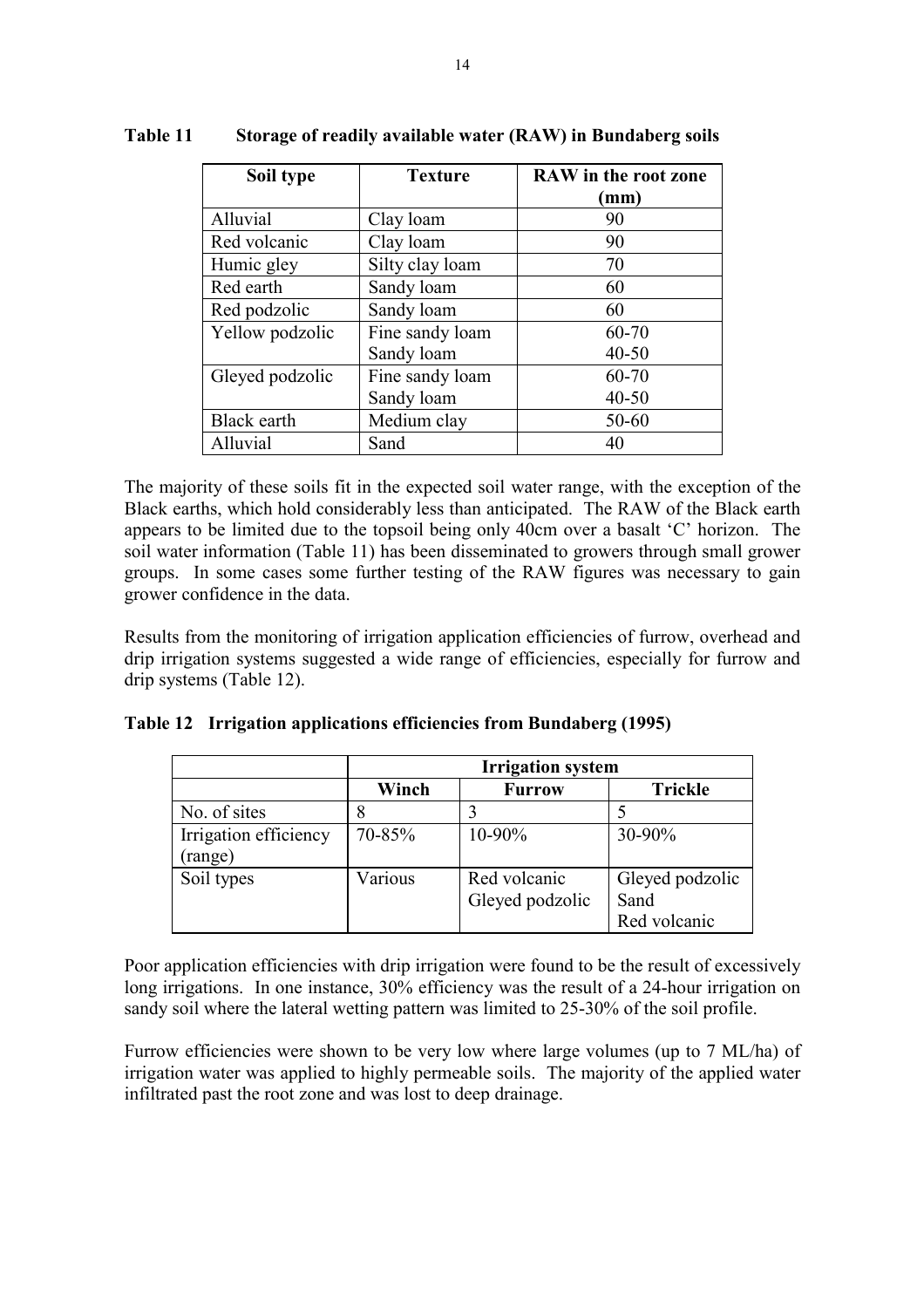### *These data support the view that irrigation systems are not inherently efficient per se and efficiencies depend largely on management of the particular system.*

Eleven grower groups were held in the first year of the project in Bundaberg/Isis/Maryborough to make growers aware of Water Check, to begin the grower participation and to start the dissemination of the project's results.

During the 1994/95 season, it was discovered that tensiometers were more suitable than minipans for scheduling overhead and trickle irrigations. This was because growers were uncertain how much water to put in the pan after irrigation, as their overhead irrigations were not filling up the soil profile as happens with furrow irrigation. Also with limited water or infrastructure, most of the growers were not able to maintain the irrigation schedule that the minipan was suggesting.

### **3.2.2 1995/96**

#### **Late-season irrigation trial**

Some growers opted not to water some of their cane due to the water restrictions in the Bundaberg district in the second year of the Water Check project. This allowed project staff to establish a late irrigation trial on a grower's property. Regular rainfall up to the end of January had maintained the crop in a reasonable condition, but by the end of March, it was severely stressed. At this point the following furrow irrigation treatments were established on the block:

- 1. No irrigation
- 2. One irrigation of 1ML/ha
- 3. Two irrigations of 1ML/ha each

### **Table 13 Height, CCS and yield response to late irrigations in Bundaberg (1995/96)**

| Average height of<br><b>Treatment</b> |           | <b>CCS</b> | Yield (TC/ha) |
|---------------------------------------|-----------|------------|---------------|
|                                       | cane (cm) |            |               |
| No irrigation                         | 162       | 14.09      | 38.80         |
| One irrigation                        | 194       | 15.00      | 50.74         |
| Two irrigations                       | 208       | 15.23      | 54.63         |

Treatments applied between March and May. Soil type was a brown volcanic.

Over 200 mm of rainfall was received at the site in early May.

The late irrigation demonstrated that the value of irrigation is not limited to the hotter months of the year but good water use efficiencies can be achieved later in the season. This agrees with a similar trial conducted late in the season in the Burdekin (Table 5).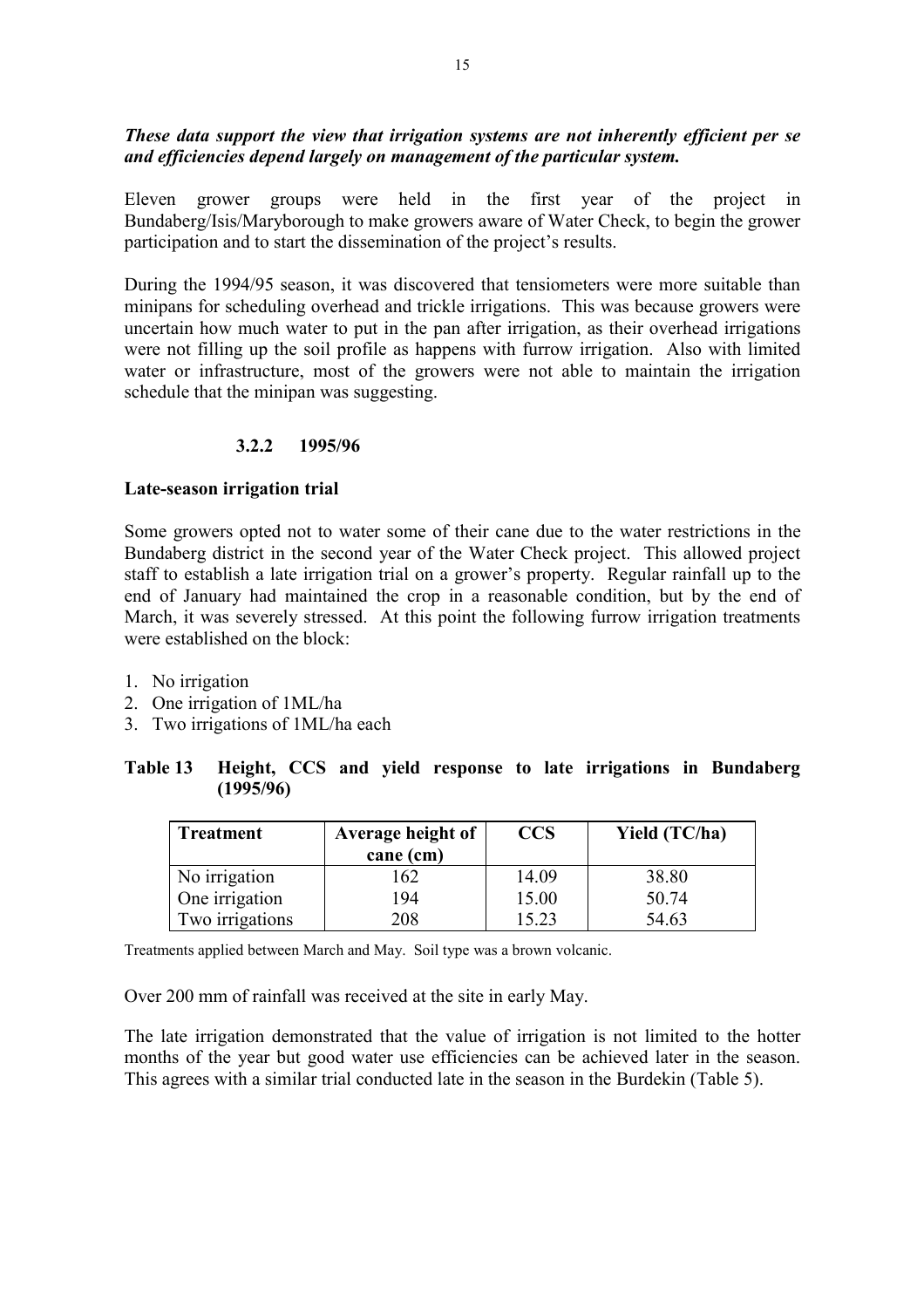The response in tonnes of cane per ML for just the late irrigation was:

1. No irrigation  $0 t/ML$ 2. One irrigation 12 t/ML 3. Two irrigations 8 t/ML

This information is useful when irrigation supply is supplemented later in the year from river flows.

#### **Alternate drip irrigation compared with every-row drip irrigation**

In Bundaberg several growers were reusing drip irrigation tape used in small crops on the surface of their canefields. In most cases, the tape was laid down the centre of the interspace. To reduce the labour requirement, some growers opted only to run tape down every second interspace.

A trial was established in March 1996 to compare the two systems. The treatments were irrigated as required with a tensiometers installed next to the tape, in the row and in the interspace without tape (in the treatment of drip tape down every other interspace). It was found that the most reliable tensiometers to use for irrigation scheduling were those in the row because the tensiometers in the interspace without tape lost their suction due to dry conditions.

Average growth rate from March to May 1996

| Every interspace        | $11.75$ mm/day |
|-------------------------|----------------|
| Every second interspace | $10.60$ mm/day |

This preliminary trial indicated that with the correct irrigation scheduling, cane yield may not be reduced by using surface drip tape in every second interspace. However, it is recommended that the trial be repeated through the whole irrigation season.

#### **Drip irrigation wetting pattern trials using the TDR**

Figure 5 demonstrates the water movement and moisture content around drip tape irrigating a kraznozem soil. It can be seen that the water moves laterally first and then downwards. After 90 minutes, the maximum wetted area is reached. Continuing irrigation for 180 minutes does not increase the size of the wetted volume but increases its moisture content.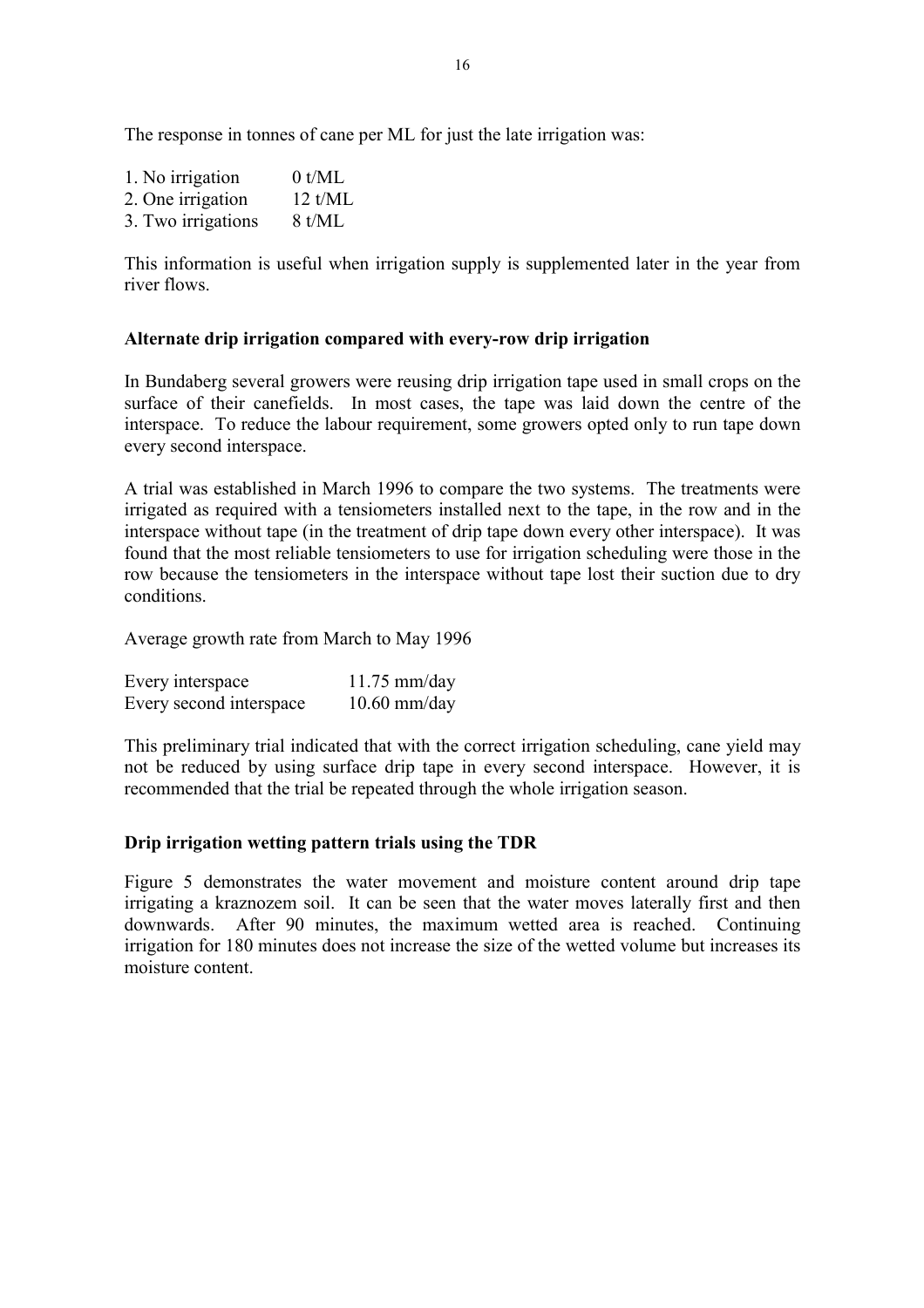**Figure 5 Drip irrigation wetting patterns on a kraznozem soil: (a) 30, (b) 90 and (c) 180 minutes after the start of irrigation (VSM refers to volumetric soil moisture)**

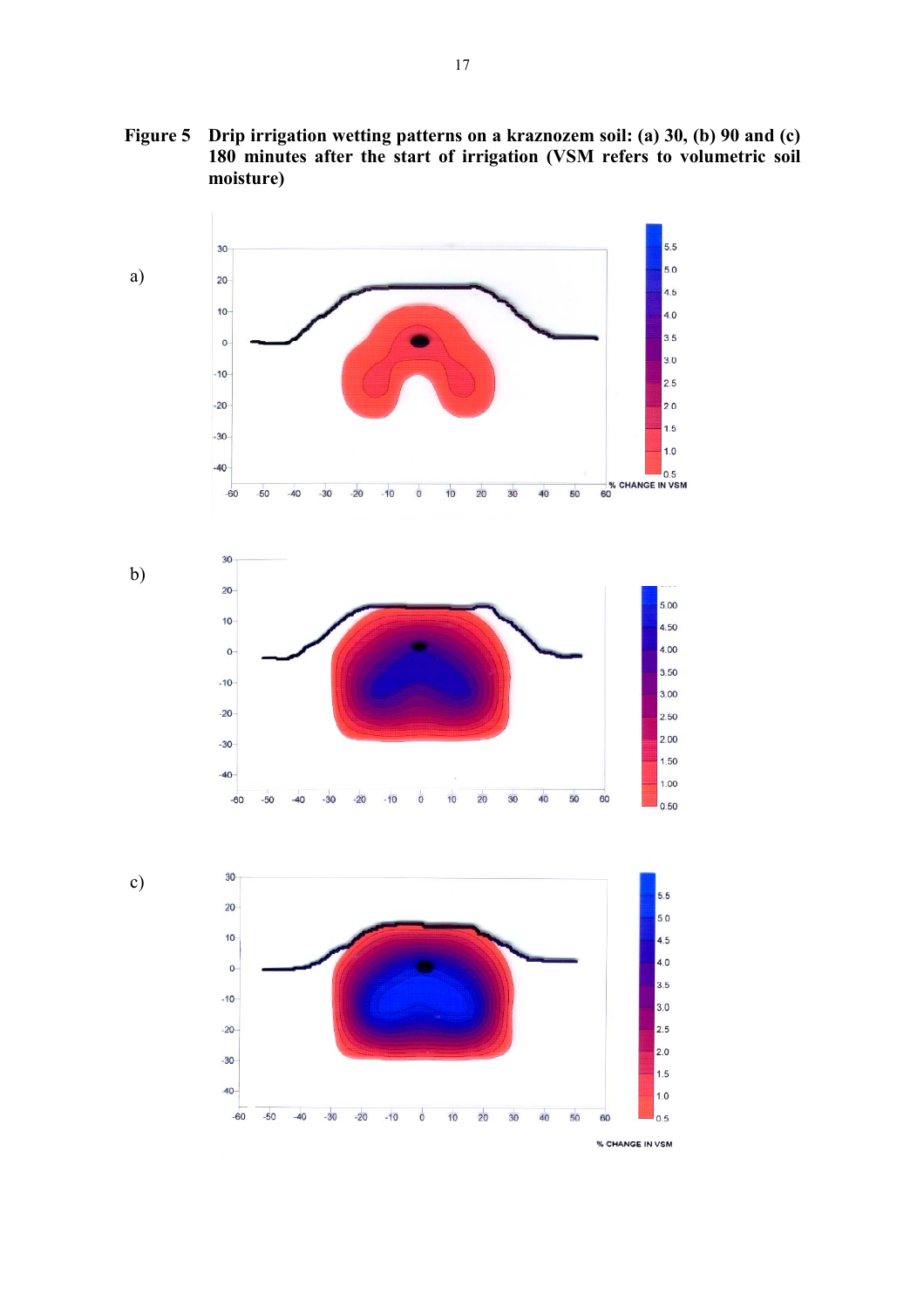If irrigation is continues longer than 180 minutes on this soil type, water will probably be lost past the root zone.

Drip irrigator groups were formed in each mill area. Irrigation shed meetings were run with approximately 40% of growers attending.

#### **Bundaberg irrigation survey summary**

It was found that the major soil type from the surveyed growers was yellow podzolic (27% of area) with lesser amounts of krasnozem (22%) and red earth (17%). Growers responded that the lighter textured soils (ie. yellow podzolic) needed more frequent irrigations but generally received the same amount of water at each irrigation. The reason for this was because the growers were not adjusting the rate of application on their water winches.

The growers were asked about their water allocation. Figure 6 demonstrates the wide variation in water allocation in the Bundaberg district. While 37% of growers had an allocation between 4 and 5 ML/ha, more than half of the growers questioned had less than 4 ML/ha. The average allocation based on the gross assigned area was 3.6 ML/ha.



**Figure 6 Bundaberg water allocation (from a survey of 70 growers)** 

Irrigation frequency on the farm affected crop growth and profitability. On average it took more than 15 days to irrigate a farm. More than 30% of the growers surveyed took more than 15 days to complete an irrigation cycle. This was determined by the availability of irrigation equipment and water. Most growers stated that they would not consider expenditure on addition irrigation infrastructure unless there was an increase in the availability of water.

Most growers were matching the application rates of their irrigations to the water holding capacity of their soils. In particular, water winches were applying less water than the soils' capacities. Excessive applications are probably restricted to furrow irrigation of the kraznozem, red earth and podzolic soils.

The predominant irrigation system in Bundaberg is the water winch (73% of the irrigated area). Approximately 21% of the district is furrow irrigated and 6% is drip irrigated.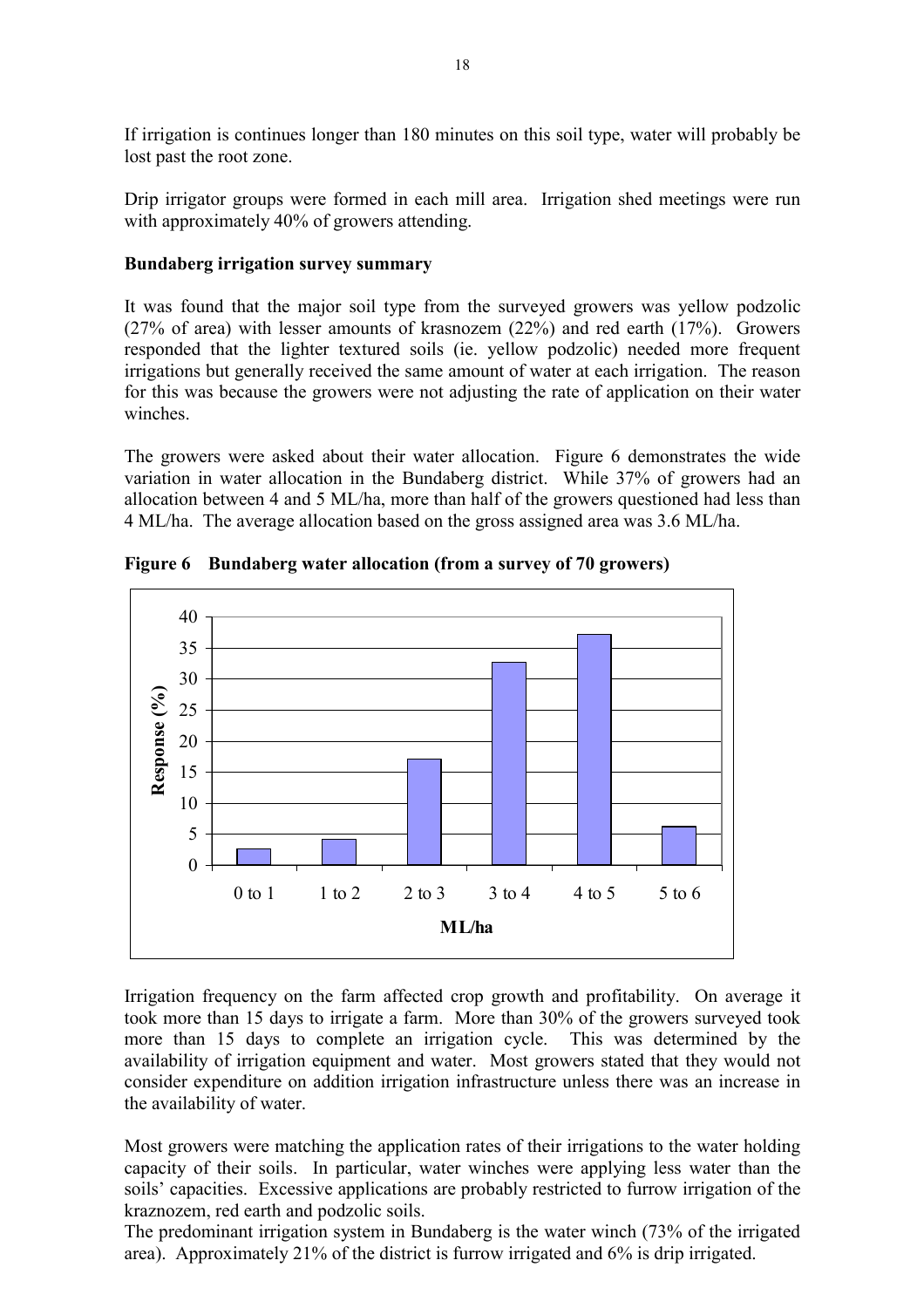As part of the survey, growers were asked to rank the different systems for irrigation efficiency. More than 89% of the growers surveyed responded that drip irrigation was the most water efficient. Water winch irrigation was ranked second by 75% of growers and over 85% of growers thought that furrow irrigation was the least water efficient system.

Data collected from this project (Table 12) has shown that all irrigation systems have the potential to be either very efficient or inefficient depending on the management of that system. This is especially the case with furrow and drip irrigation. Because water winch irrigation does not generally apply more water than the soil can hold, the irrigation losses are generally through evaporation or off-site losses on windy days.

#### **3.2.3 1996/97**

An example of irrigation scheduling with tensiometers is shown in Figure 7.

In the case in Figure 7, the grower was only irrigating once every ten days for a period of 24 hours on a sandy soil. After consultation with Water Check staff, the grower was advised to irrigate when the tensiometer at 30 cm reached 30 centibars (cb) (Figure 7). This change in practice reduced deep drainage loss and provided water more in line with crop requirements.



**Figure 7 Scheduling of drip irrigation using tensiometers**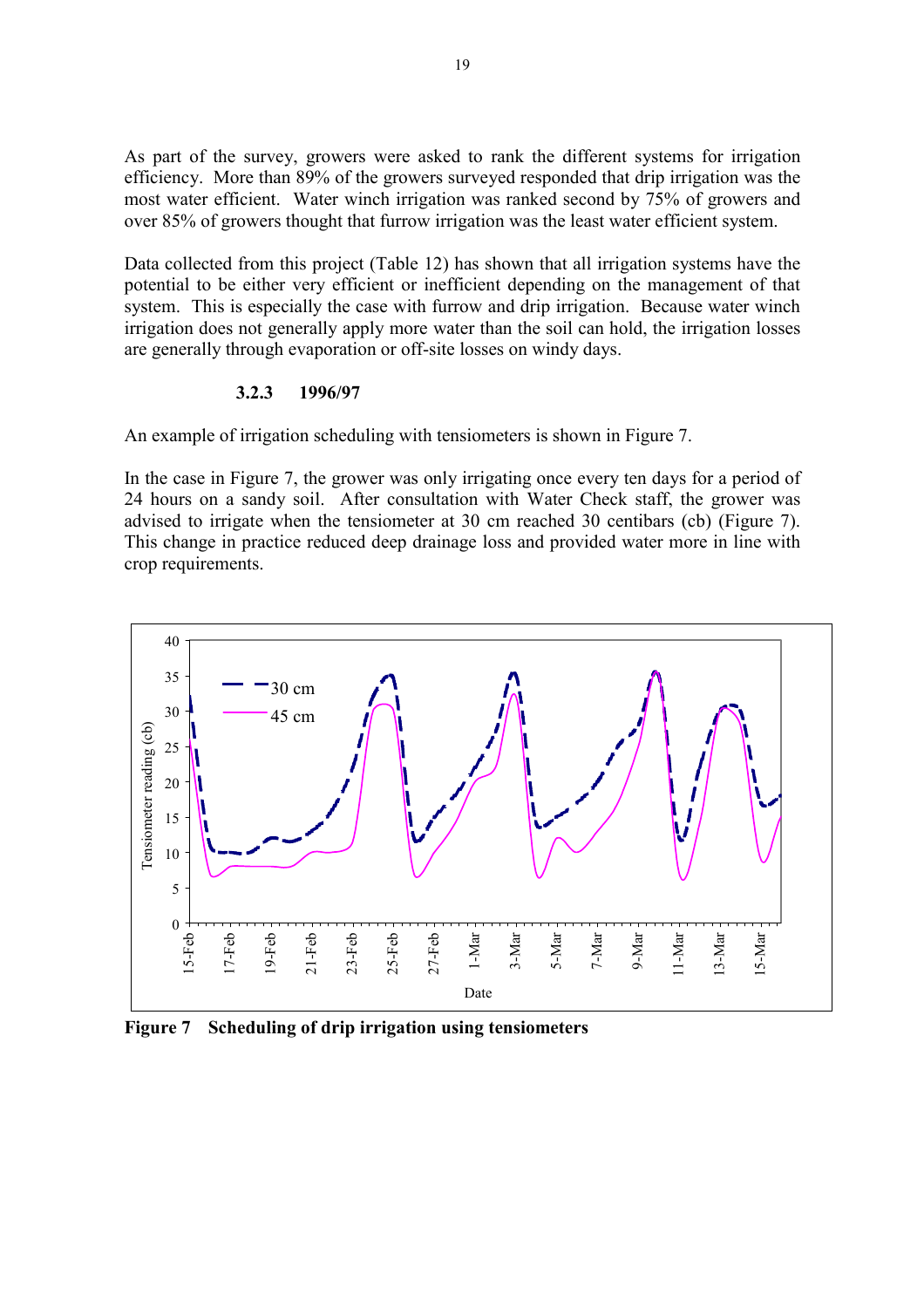Figure 8 is a summary of the irrigation water movement from a three hour drip irrigation from a sandy soil and a red forest soil in the Bundaberg area using an EnviroSCAN soil moisture monitor. The system had three tubes that were: beside the drip tape next to the emitter, 20 cm away from the emitter and between emitters 20 cm away from the tape. Each tube had sensors at 10, 30, 60 and 100 cm below the soil surface.

Figure 8 shows that on sandy soils, drip irrigation for three hours caused considerable deep drainage up to ten hours after the start of the irrigation. This leads to poor irrigation efficiencies and considerable risk of nutrient loss. It was recommended to the grower that he irrigate for no longer than 90 minutes at a time to reduce the deep drainage loss. It was calculated that this irrigation regime would lead to water savings of 50% for the whole season.

#### **Figure 8**

#### **MOVEMENT OF IRRIGATION WATER FROM A 3 HOUR IRRIGATION EVENT**

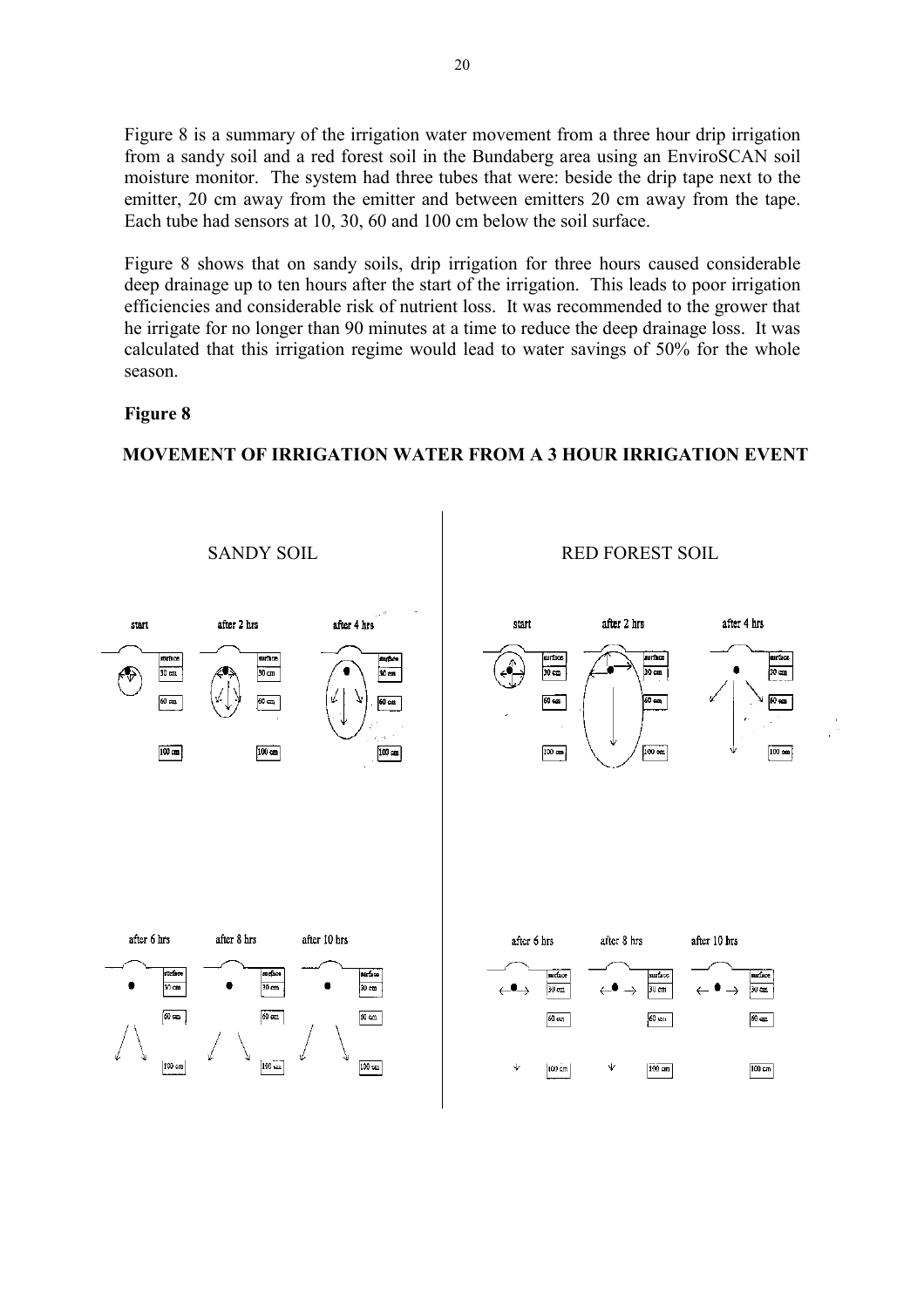On the red forest soil (Figure 8) water reached 100 cm two hours after the irrigation commenced. Deep drainage was present but at a lower level than the sandy soil. The lateral movement of water was also much greater and lasted for much longer in the red forest soil. Again it was recommended that irrigation times were reduced to reduce water losses to both deep drainage and lateral movement of water into the interspace.

The overall conclusion to the drip irrigation wetting pattern work conducted in the Water Check project was that all the soils showed the same behaviour in the wetting-up phase (Figures 5 and 8). Firstly water moves out laterally to its fullest extent in the first part of the irrigation and then water moves deeper. The time taken for the wetting front to reach the bottom of the root zone is dependent on the water holding capacity of the soil but ranges from two to six hours of irrigation. If the irrigation is continued for longer, the wetted width is not increased and water is lost to deep drainage. Optimum drip irrigation times for the main Bundaberg soil types were included in the Bundaberg irrigation guide produced by Water Check staff.

Three monitoring sites were established to measure deep drainage losses from furrow irrigation on soils that the Department of Natural Resources had deemed to be unsuitable for furrow irrigation. Moisture was monitored with the use of a neutron probe and irrigation amounts were determined by water meter readings.

The irrigation practices from the three farms investigated varied considerably.

One site with freely draining soil (Oakwood soil) showed the benefit of shorter irrigation runs and frequent irrigation. Two cups were used per furrow and irrigation time was no more than two hours. Tailwater was collected and re-used. There was no measurable drainage at this site.

The second site had the problem of surface sealing and low infiltration (Kepnock soil). After two green harvests there was enough trash on the ground to slow water flow down the furrow and increase time for infiltration. From neutron probe measurement it was found that the top of the field had deep drainage of 80mm per irrigation. However, the bottom of the field was not receiving enough water because the grower was shutting-off irrigation before the water reached the end of the furrows. The recommendation was to reduce the number of furrows being irrigated from 60 to 30 to increase inflow rate per furrow. This would reduce the opportunity time for deep drainage loss at the top end of the field.

The third site was also a freely draining Oakwood soil. A 'V' shaped furrow and high inflow rates were used on this property. As a result the neutron probe showed that there was no measurable deep drainage loss. Other growers in the area on the same soils have found excessive drainage to be a problem. The adoption of the correct furrow shape and inflow rate would reduce this problem significantly.

The outcome of the three trials was that correct management of the furrow irrigation system would minimise groundwater contribution. In these cases, if the growers were using furrow irrigation within reasonable limits, the factor affecting efficiency and drainage would be management rather than soil type.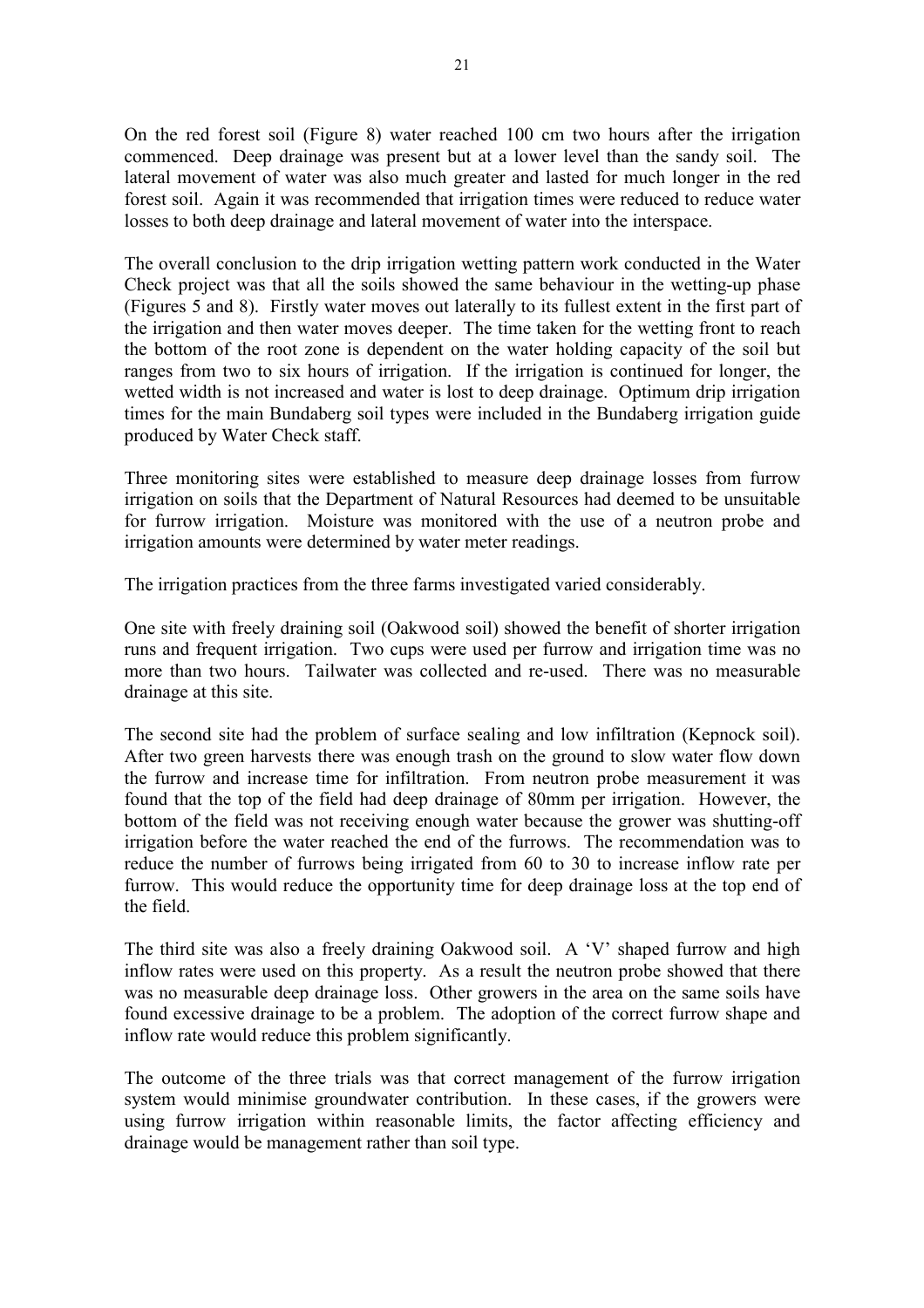### **3.3 Other districts**

### **3.3.1 Atherton Tablelands**

The Water Check project concentrated on the Mareeba/Dimbulah Irrigation Area (MDIA). Furrow irrigation is the most popular system  $(> 80\%)$ , followed by low-pressure overhead irrigation. For this reason, evaporation minipans were promoted at a discussion night that was held in the Mareeba area in September 1994. Over two- thirds of Mossman growers who had assignment on the Tablelands attended the meeting.

A number of minipan calibrations were conducted in the Mareeba district over the course of the Water Check project. Maximum growth rates were recorded for the main varieties (Table 14). Approximately 100 minipans have been distributed in the Mareeba district since the start of the Water Check project.

### **Table 14 Maximum growth rates recorded for the main Mareeba sugarcane varieties**

| <b>Variety</b> | <b>Maximum growth rate</b><br>recorded (mm/day) |
|----------------|-------------------------------------------------|
| Q124           | 48                                              |
| Q120           | 32                                              |
|                |                                                 |

Irrigation data collected by the BSES extension officer (Drewe Burgess) for the Atherton Tablelands demonstrated that there was considerable room for improvement in water use efficiencies of furrow irrigators (Table 15). The data suggest that low-pressure overhead or drip irrigation systems are inherently more efficient. Irrigation efficiency data collected by Water Check staff in Bundaberg refutes this (ref. 3.2.1 this report). Often it is the management of the irrigation system that has more bearing on irrigation efficiencies than the system itself. However, furrow irrigation is less suitable than overhead or drip on many of the freely draining soils of the MDIA, even with the best practices described in this report.

|  | Table 15 Irrigation statistics for the 1995 Mareeba/Dimbulah sugarcane crop |  |
|--|-----------------------------------------------------------------------------|--|
|  |                                                                             |  |

| Locality             | <b>Irrigation</b><br>method | <b>Number</b><br>of<br>irrigations | <b>Irrigation</b><br>applied<br>(ML/ha) | <b>Water use</b><br>efficiency (tonnes<br>of cane/ML) |
|----------------------|-----------------------------|------------------------------------|-----------------------------------------|-------------------------------------------------------|
| Walkermin/Mareeba    | Pivot/Lateral               |                                    | 6.3                                     | 10.1                                                  |
| Biboohra             | Furrow                      |                                    |                                         | 6.9                                                   |
| Arriga               | Furrow                      | 10                                 | 12.                                     | 7.0                                                   |
| <b>Emerald Creek</b> | Drip                        |                                    | 5.5                                     | 11.8                                                  |

Two further shed meetings were held in the Mareeba area in October 1996.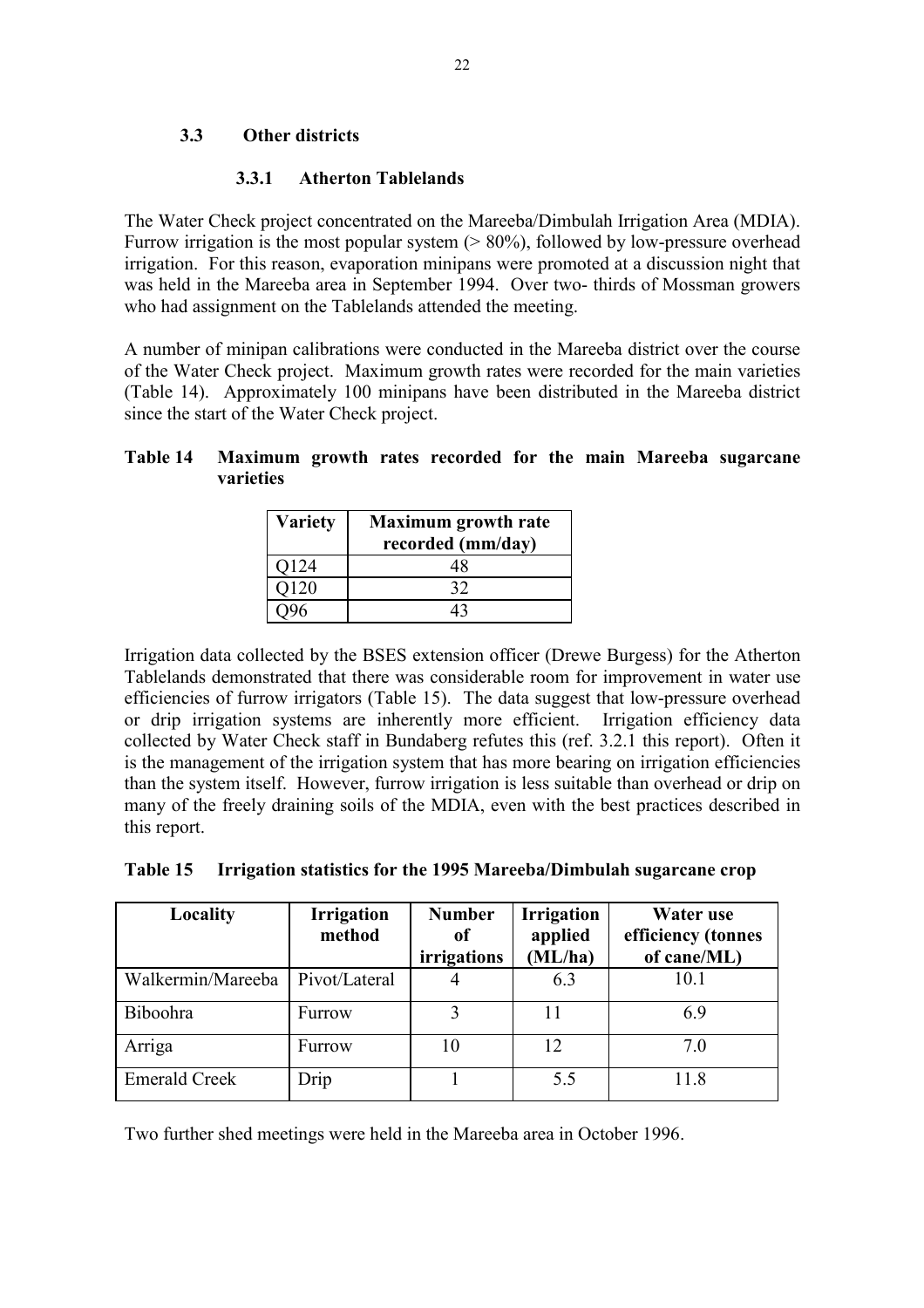### **3.3.2 Herbert**

Irrigation in the Herbert is mainly confined to the Stony Creek and Bamberoo subdistricts. In most years growers use less than 2 ML/ha applied to young plant cane between August and December.

Two shed meetings were held in August 1994 in Ingham to give growers a better understanding of the water holding capacities of their soils and the amounts of irrigation water they should be applying. Two measurement sites were established and an irrigation response trial was established on a local grower's property by BSES extension staff in the Herbert.

In October 1996, two further shed meetings were held in the Herbert, to discuss irrigation efficiencies and scheduling overhead irrigation systems with tensiometers. The results from the irrigation response trial were also discussed (Table 16).

| <b>Treatment</b> | <b>Irrigation</b><br>applied (mm) | <b>Tonnes of</b><br>cane/ha | $\overline{\text{CCS}}$ | <b>Tonnes of</b><br>sugar/ha |
|------------------|-----------------------------------|-----------------------------|-------------------------|------------------------------|
| Irrigated        | . I 4                             | つつ                          |                         |                              |
| Raingrown        | 13*                               |                             |                         | 6.5                          |

**Table 16 Response to irrigation at Yuruga (Herbert)** 

\* one irrigation to establish crop

The trial was repeated in the 1996/97 season. Unfortunately there were no differences in irrigation applied between treatments because of a wet season. This highlights the wide variation in water requirements and irrigation response between seasons in the Herbert.

### **3.3.3 Sarina**

A shed meeting was held in Sarina in September 1995 to raise awareness of the benefits of irrigation as many growers in the Dawlish district were under-utilising their irrigation supply. Many of the growers were not using their water through the peak growth period of November to February, and were conserving it for later in the season. The growers were encouraged to use their water earlier when the crop required it. The Dawlish district had the highest productivity of the Sarina District in the 1996 harvest. In the previous year, Dawlish achieved only average productivity.

The appropriate timing and quantities of irrigations were also discussed. Growers were introduced to irrigation scheduling and were shown how to calibrate tensiometers to crop growth rate.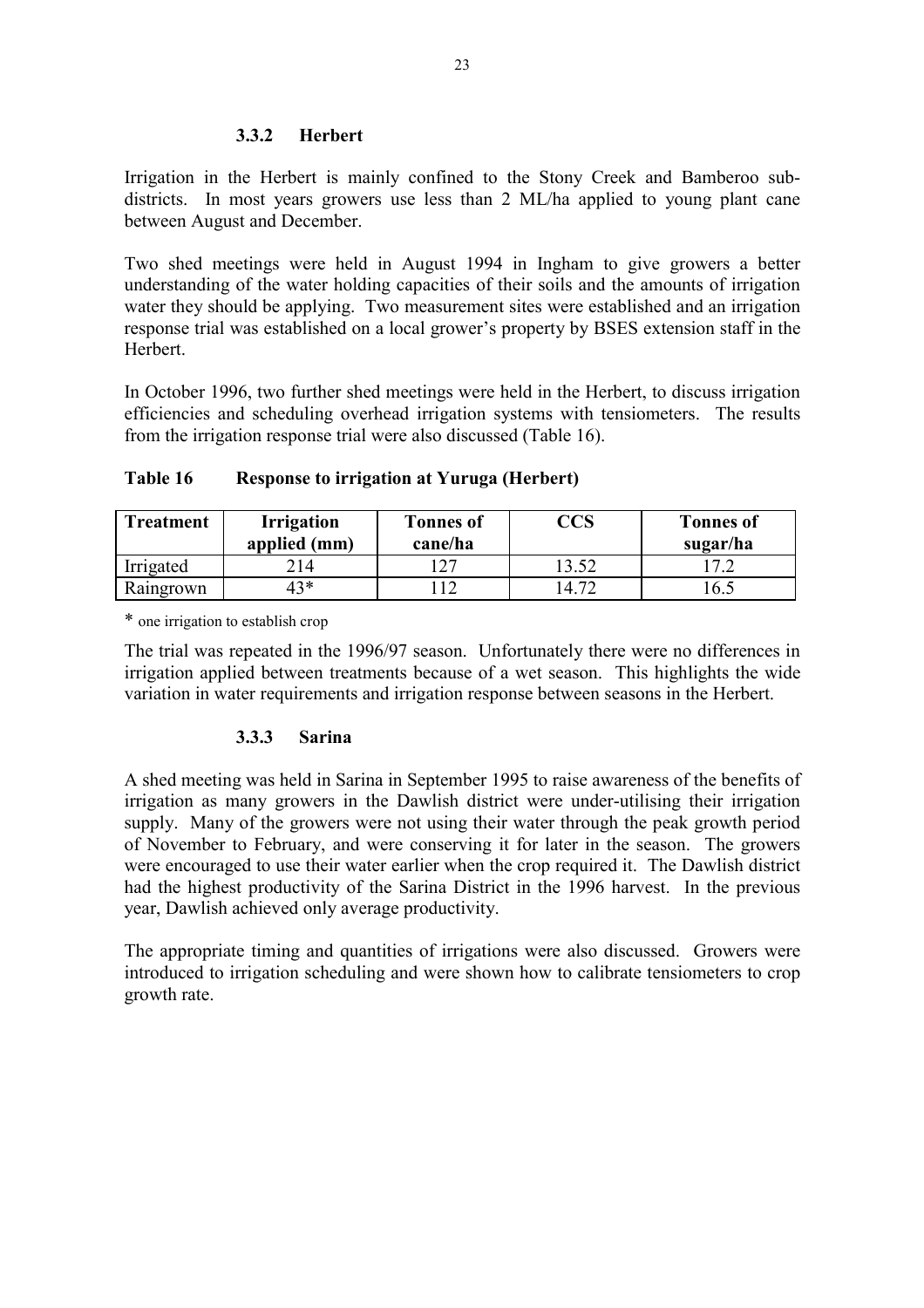### **4.0 DISCUSSION AND RECOMMENDATIONS**

### **4.1 Irrigation scheduling**

The adoption of minipans for furrow irrigation scheduling is one of the highlights of the Water Check project. The evidence of the success of the minipan is in the large distribution of minipans both in the Burdekin and elsewhere in the irrigated sector of the industry (Figure 1). The high rate of adoption in the Burdekin (62 %) has been confirmed by the irrigation surveys conducted in 1994/95 and 1996/7 (Table 8).

The success in the adoption of the minipan where other irrigation scheduling tools have failed can be attributed to a number of factors. Firstly the minipan is a very simple tool that is easy to understand and use. Provided that the growers fill up the minipan after irrigation, there is really nothing that can go wrong or break down. It also provided growers with a picture of the moisture within their soils. The calibration procedure ensured that the minipan was relatively accurate for the particular circumstances on a grower's property. Having the growers complete the calibration themselves gave the procedure and the minipan immediate acceptance in most cases.

Burdekin River Irrigation Area (BRIA) growers were quicker to adopt the minipan compared with their Delta counterparts. The reasons for this were:

- A higher proportion of BRIA growers were new to canegrowing and had no preconceived ideas about irrigation management.
- Many Delta growers felt that they could not keep up with the minipan, especially if they were having problems getting water through to the end of the field (because of deep drainage). In many cases this situation was remedied to a greater extent by having the growers try 'V' shaped furrows and then using minipans.
- BRIA growers tended to have higher water delivery capacities and were able to complete irrigation cycles much quicker than Delta growers.
- $\bullet$  Most BRIA farms have a higher water holding capacity compared to the predominantly alluvial Delta farms and need irrigation less frequently.

Nevertheless the adoption of minipans on Delta farms increased significantly over the final two years of the project. By June 1997, nearly 50% of Delta growers were using minipans for scheduling irrigations (Table 8).

The project highlighted the following opportunities for further research with the minipan as a scheduling tool:

- The minipan was not as suitable for scheduling overhead or drip irrigation systems as tensiometers. The reasons for this have been described in 3.2.1.
- $\bullet$  Minipans are only being recommended for irrigation scheduling for crops with a fully closed in canopy up to the point of crop maturity. For most crops this is between the months of November and May. This covers the main irrigation season in most districts, but still leaves a large proportion of the year to scheduling irrigations based on experience or visual signs of moisture stress. The minipan could be used for the whole life of the crop if the evaporation was adjusted with crop factors based on the percentage of canopy cover and a separate crop factor at the end of the season for a maturing crop. These crop factors (or crop coefficients) have been established for sugarcane. Even though the crop factors would enable the minipan to be used year round, they would complicate a very system that has succeeded in part because of its simplicity, particularly if a number of crop factors were used. The alternative is to use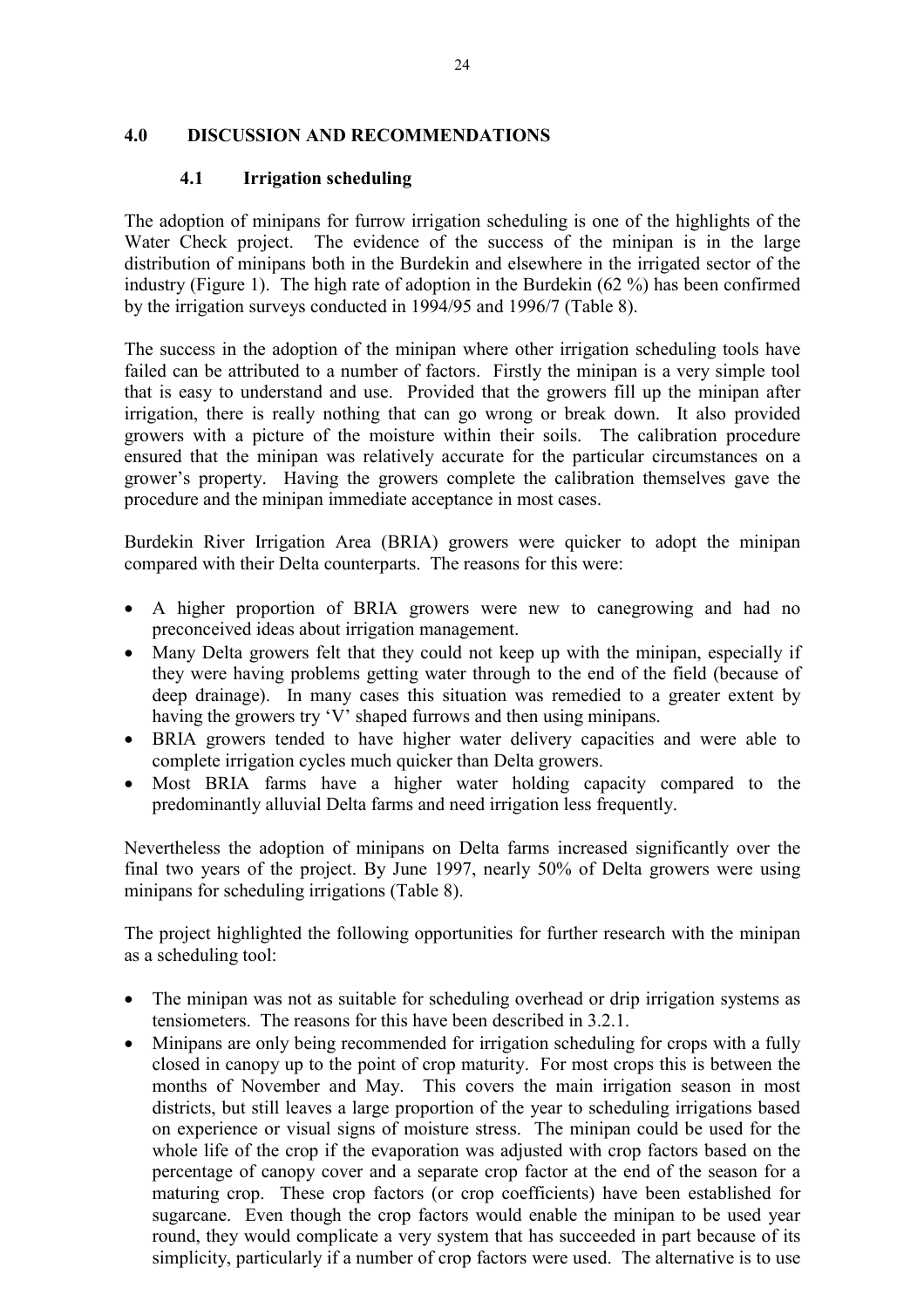a scheduling tool that does not rely on a relative factor such as evaporation to estimate crop water use particularly in the winter months, but measures actual soil moisture. Tensiometers would be a relatively inexpensive way of achieving this.

 $\bullet$  The use of the 50% of maximum growth rate for the refill point for irrigation is an arbitrary figure that seems to relate to established figures of readily available water (Figure 3 and Table 2). While this irrigation deficit suits full irrigation districts such as the Burdekin and Mareeba, it is probably not achievable or desirable for growers with limited irrigation water to attempt to irrigate based on the 50% growth deficit with minipans or tensiometers. BSES extension staff in the Central district have been recommending that growers use 30% of maximum growth rates to schedule irrigations. We need to ascertain whether this figure is the optimum for growers with limited water. Unfortunately limited water covers a huge range of water availability and it may eventuate that we need a number of different deficits based on the amount of available irrigation water.

### **4.2 Irrigation efficiencies**

In the Burdekin, furrow irrigation efficiency trials were mainly conducted on a range of soil types in the Delta area. Most of this work has been reported in the BSES publication 'Increasing Irrigation Efficiencies in the Australian Sugar Industry' (PR97006). However, some additional comments can be made. Figure 4 shows the wide variation in irrigation efficiencies and demonstrates that the main irrigation loss in the Burdekin Delta is from deep drainage. These data were collected on a wide range of soil types. Holden and Mallon (1997) suggested that the main reason for the variation in irrigation efficiency was grower management rather than soil type, drill length or water quality. It is likely that all these factors are having some direct effect on irrigation efficiencies, but it appears that different management practices have the overriding influence. These practices include furrow shape, number of cultivations (Table 10) and also inflow rate per furrow. Raine and Bakker (1996) suggested that reducing inflow rate on alluvial soils from 2.8 to 1.7 l/s increased irrigation application efficiencies (by 12%). Holden and Mallon (1997) implied that the opposite occurs on freely draining alluvial soils. They stated that application efficiencies were increased from 30% to over 60% where inflow rates were increased from 0.6 to 2.5 l/s. The discrepancy in the results needs to be further investigated.

Data collected in Bundaberg also suggested that irrigation efficiencies were largely dependent upon the management of the irrigation system rather than the system itself (Table 12). Much of the work in Bundaberg concentrated on overhead and drip irrigation systems. Once the readily available water storage for Bundaberg soils was established (Table 11), it was then a matter of ensuring that growers with overhead systems applied that amount of water (or less) at each irrigation event. It was also important to make growers aware of irrigation losses though evaporation and uneven water distribution on windy days.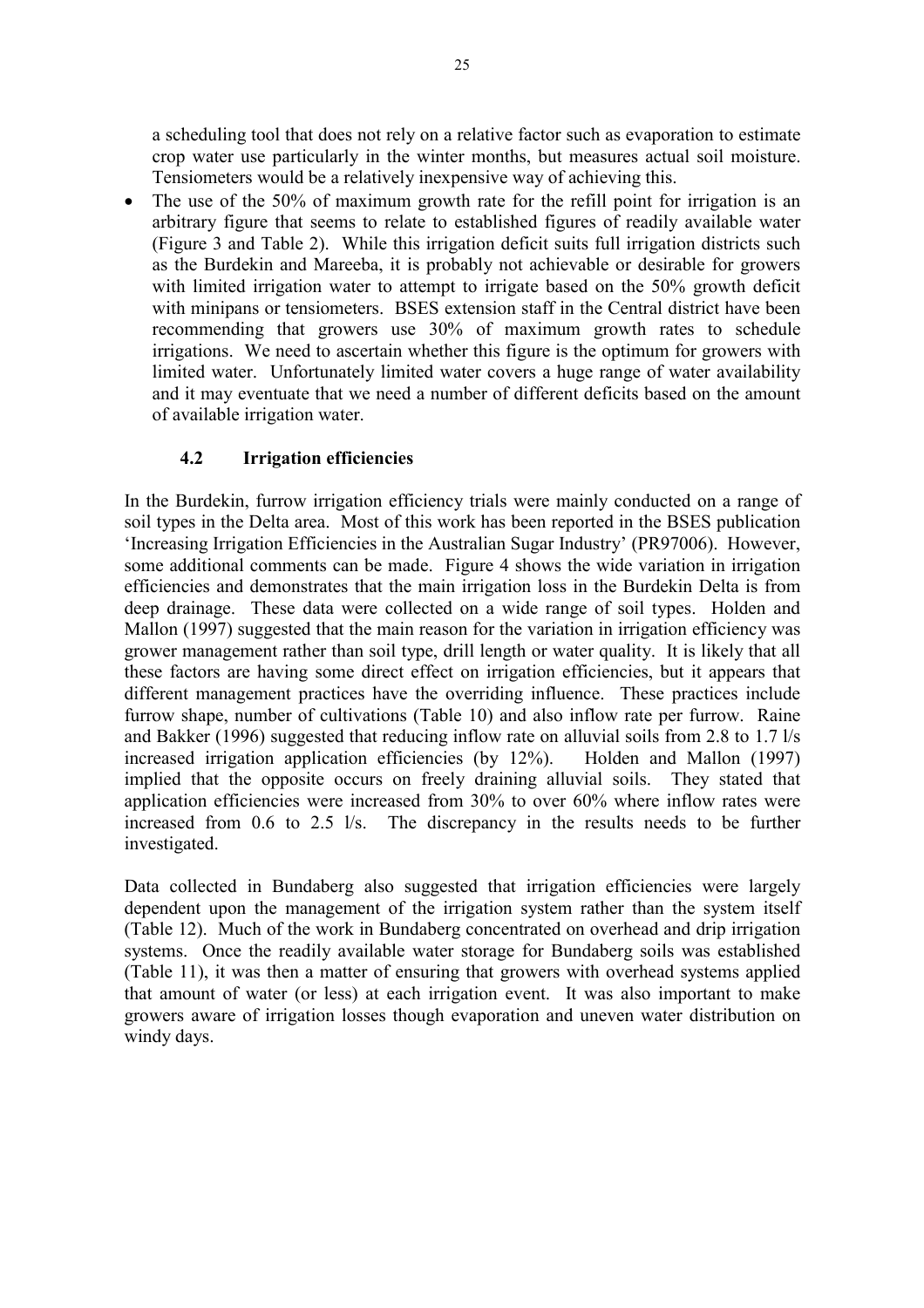Case studies of drip systems in Bundaberg showed that application efficiencies could vary from 30 to 90% (Table 12). This system has the potential to be the most efficient, particularly on freely draining soils. However, the Water Check project has shown that many growers are irrigating with drip in the same way as they were with their former system (eg. irrigating once a week for several hours). The drip irrigation patterns collected by Water Check staff in Bundaberg suggested that deep drainage loss was a problem on many soil types of the district (eg. Figure 8). In most cases growers were given recommendations to increase irrigation frequency and decrease irrigation amounts. The majority of growers establishing drip irrigation on their farms do not appear to be getting the correct irrigation scheduling advice at present. To achieve irrigation efficiencies of over 90%, a drip irrigation system requires a high level of management expertise. There is a clear need to increase the knowledge level of drip irrigation (especially irrigation scheduling) across the industry. This is a prerequisite to the success of drip irrigation in the Australian sugar industry.

### **4.3 Met objectives**

All of the broad objectives of the project as outlined in section 1.1 have been met. In particular:

- By successfully having new technology adopted, we have indirectly determined the perceived limits to the adoption of more efficient irrigation practices. This successful adoption relies on just two factors:
	- i) A simple tool or technique that the majority of canegrowers can understand and implement.
	- ii) The ability for the growers to demonstrate to themselves through action learning that the tool or technique is beneficial on their own properties.
- Through the numerous grower groups, shed meetings, field days, demonstration sites and trials associated with Water Check, growers throughout Queensland have been made more aware of the benefits of more efficient water use and best irrigation practices have been demonstrated and promoted (see Appendix A).
- $\bullet$  A technical package has been developed by updating the BSES/SRDC Irrigation of Sugarcane manual. More efficient irrigation techniques are described in the manual especially in a new chapter, viz. 'Increasing Irrigation Application Efficiencies of Sugarcane' and in the chapter 'Irrigation Scheduling of Sugarcane.' A comprehensive irrigation guide was also produced for the Bundaberg district by Water Check and other BSES staff. It included soil characteristics, readily available water, and recommended irrigation systems and irrigation management for the various soil types.

### **4.4 Successful outcomes**

### **4.4.1 Increased water use efficiency**

It was expected that the project would increase water use efficiency (WUE) by 1 tonne of cane/ML for canegrowers using irrigation (Section 1.4).

Over 800 minipans have been distributed statewide. These have been shown to increase WUE in the Burdekin by at least 0.5 tonnes/ML (Holden *et al*, 1997). There are more than 400 growers in the Burdekin and at least 100 growers in other districts using minipans.

Approximately 270 growers (50 % of the Burdekin Delta) are trying V-shape furrows. The water savings from changing furrow shape are at best 15 ML/ha/season and at worst 2-3 ML/ha/season. Raine and Bakker (1996) in found a 50 % reduction in water use with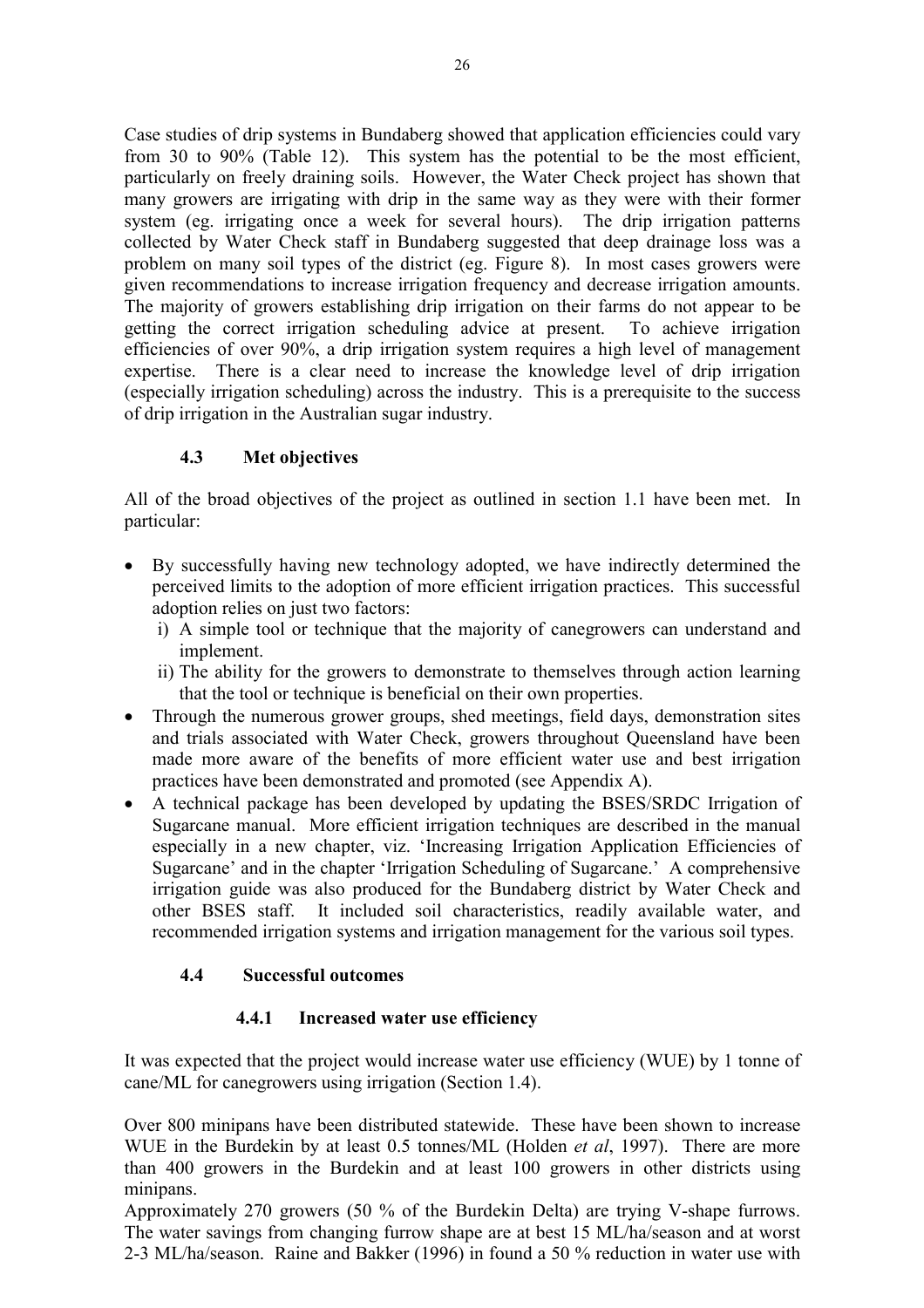V-shape furrows. Therefore we can presume a conservative saving of 5 ML/ha/season. This has increased WUE from 4.5 t/ML to 5.4 t/ML (0.9 t/ML) for those growers.

In the Burdekin Delta 15% of growers have reduced tillage. Our trials showed water savings of between 7 and 10 ML/ha/season in plant crops. Raine and Bakker (1996) showed water savings in ratoon crops of 2 ML/ha/season. If we presume a saving of just 1 ML/ha/season for reduced tillage, this is an increase in WUE of 0.2 t/ML for 80 Delta growers.

In Bundaberg, the WUE improved from 9.6 in 1993 (ie. before the start of the Water Check project) to 10.5 for the 1996 harvest (Figure 9). There are approximately 1000 growers in the Bundaberg district. If we assume that half of the growers achieved this increase, then 500 growers increased their WUE by 1.8 t/ML.

**Figure 9 Water use efficiency of sugarcane grown in the Bundaberg district between 1989 and 1996** 



WUE - water use efficiency is tonnes of cane per ML of total water applied (irrigation and effective rainfall).

There are approximately 3000 growers in Queensland using some form of irrigation. Therefore the improvement in water use efficiency of 1.04 t/ML is over 45% of canegrowers using irrigation (Table 17). In all cases, the improvement in WUE is considered to be conservative. Table 17 also does not include any potential increases in WUE in the Central or Herbert districts. Therefore the Water Check project has met the desired outcome of an increase in WUE of 1 tonne of cane/ML over 25% of Australian canegrowers using irrigation.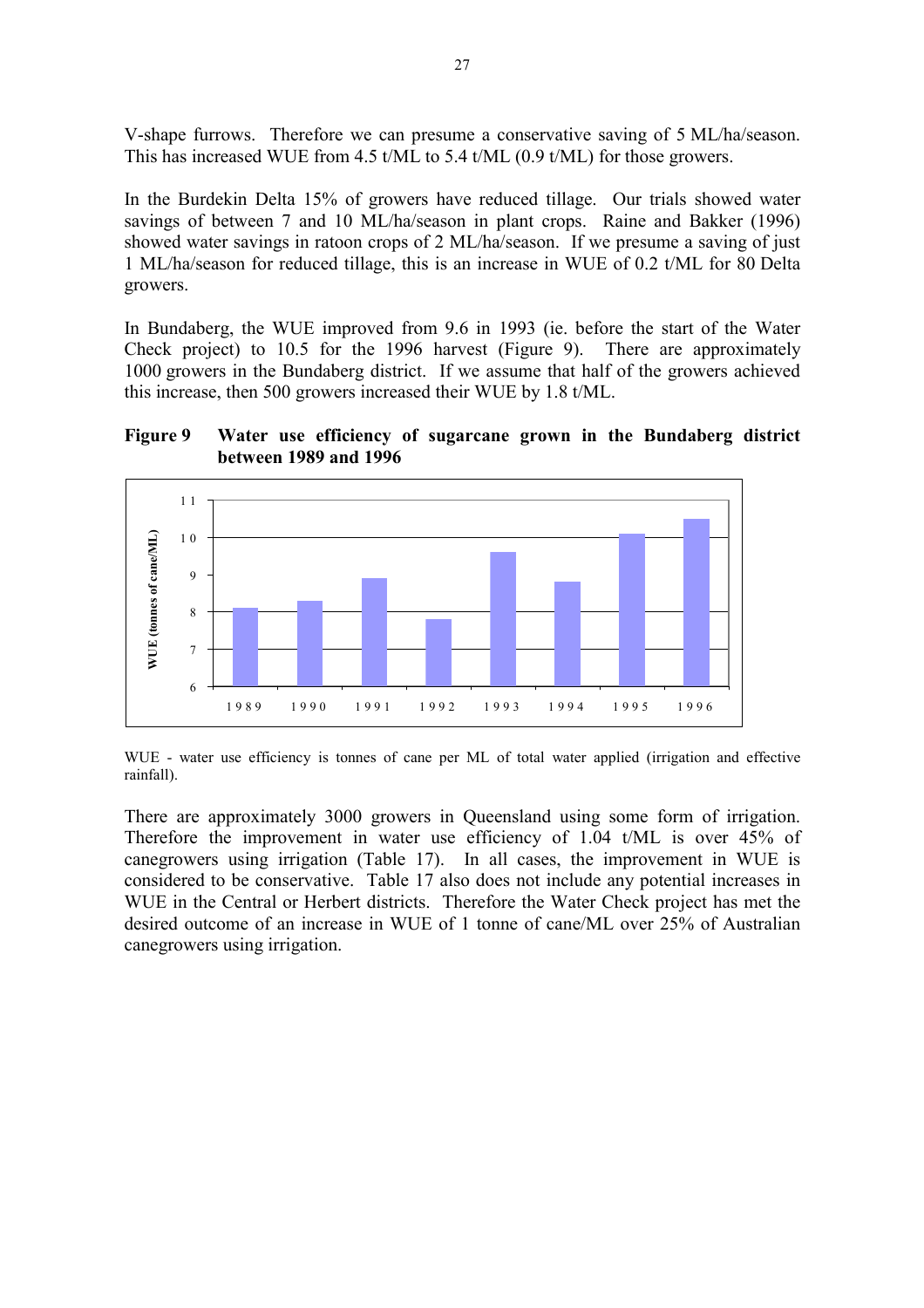| <b>District</b> | <b>Reason for</b><br>improvement in<br>WUE | <b>Estimated number</b><br>of growers | <b>WUE</b> improvement<br>(tonnes of cane/ML) |
|-----------------|--------------------------------------------|---------------------------------------|-----------------------------------------------|
| <b>Burdekin</b> | Minipans                                   | 400                                   | 0.5                                           |
|                 | V furrows                                  | 270                                   | 0.9                                           |
|                 | Reduced tillage                            | 80                                    | 0.2                                           |
| Various         | Minipans                                   | 100                                   | 0.5                                           |
| Bundaberg       | General Water Check                        | 500                                   | 1.8                                           |
| Queensland      |                                            | 1350 (total)                          | 1 04*                                         |

**Table 17 Summary of improvements in water use efficiency by the Water Check project** 

\* Weighted average

#### **4.4.2 More sustainable irrigated cane production**

The Water Check project has encouraged growers to be more efficient with their irrigation water and has succeeded by increasing water use efficiencies. This will increase the sustainability of the water resource, which is already limited in many districts. At the conclusion of Water Check, around 60% of Australian sugar production was produced from irrigated land (Ridge, pers. com.). The more efficient use of the available water will assist in the sustainability of this production.

The better matching of irrigation application to soil water holding capacities has also reduced the amount of off-farm irrigation loss and associated nutrient and pesticide in the irrigation water.

#### **4.5 Conclusion**

The Water Check project has met all of its objectives. The success has been dependant on two factors.

Firstly the project has had good research data to extend, much of which originated from BS90S (Increased productivity through better design of canefields). Simple extension tools such as the evaporation minipan helped growers to understand concepts including irrigation scheduling and crop response to irrigations.

Secondly, the use of on-farm grower participatory trials and demonstrations based around small cell groups has proved to be a very successful extension method.

It is recommended that future extension projects use this method to improve adoption of new technology. If possible projects should also have simple tools so that growers can visualise research concepts on their own farms.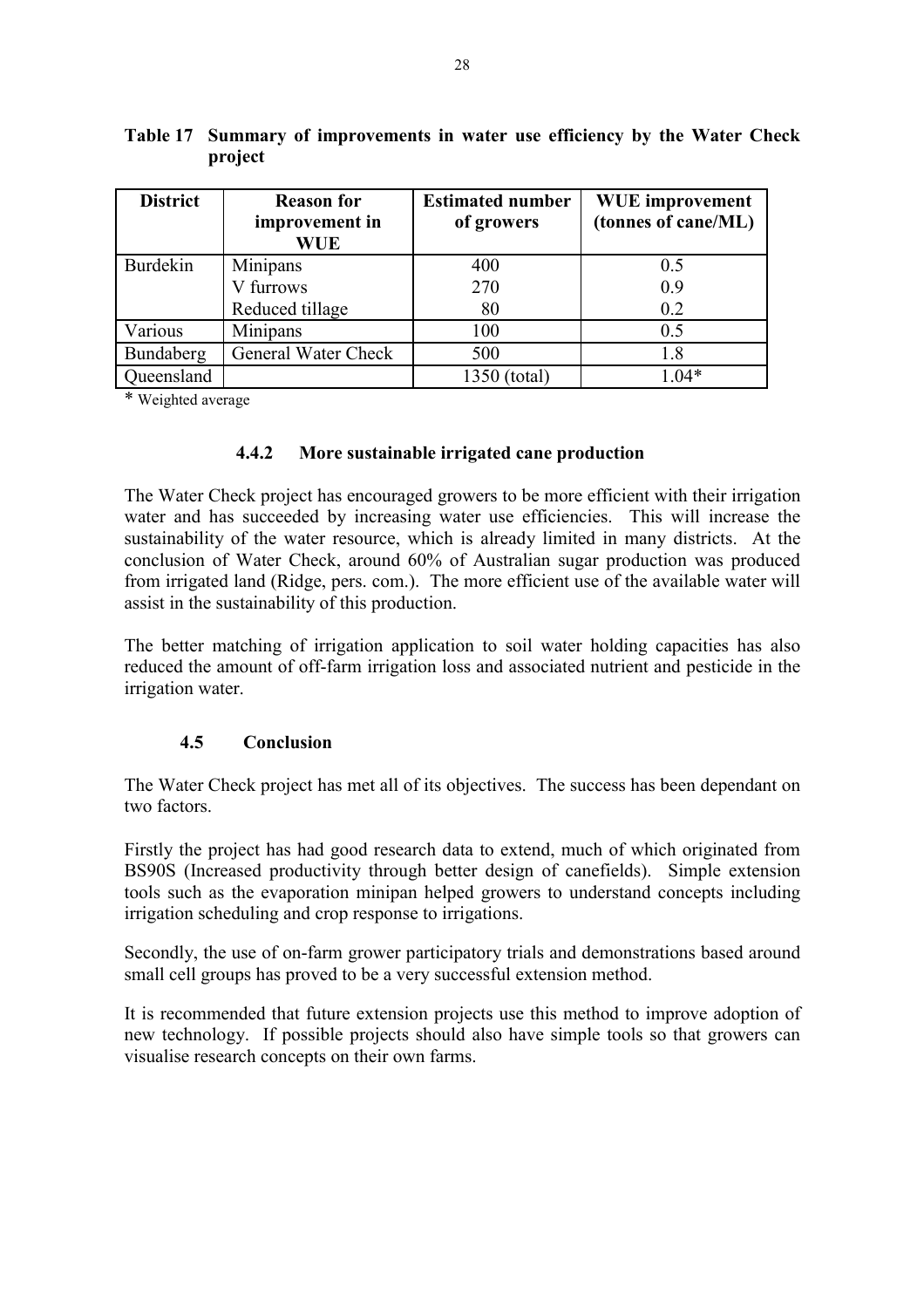#### **5.0 ACKNOWLEDGMENTS**

We thank the Sugar Research and Development Corporation and the Bureau of Sugar Experiment Stations for the funding of the project 'Increased Adoption of Efficient Sustainable Irrigation Practices by Australian Canegrowers'. We also thank the participating growers who made this project possible and made it a success. Thanks go also to BSES extension and research staff in the Bundaberg, Central, Burdekin, Herbert and Mareeba districts for their assistance with the project. Appreciation is also extended to previous project supervisors, Dr Graham Kingston and Mr Evan Shannon.

### **6.0 REFERENCES**

- Holden, J R, and Mallon, K M 1997. Increasing irrigation efficiencies in the Australian Sugar Industry. LWRRDC final report. BSES publication PR97006.
- Holden, James, Shultz, Rod, and Kelsey, Kimberley 1997. 'Water Check' improving water use efficiencies in the Burdekin. *Australian Sugarcane Magazine* V1 No1, pp 35-38.
- Raine, S R, and Bakker., D 1996. Increased furrow irrigation efficiency through better design and management of canefields. Proceedings of the 1996 Conference of the Australian Society of Sugar Cane Technologists, Mackay, pp 119-124.

Turner, P 1989. Make your own evaporimeter. *Farm magazine* (August), p 70.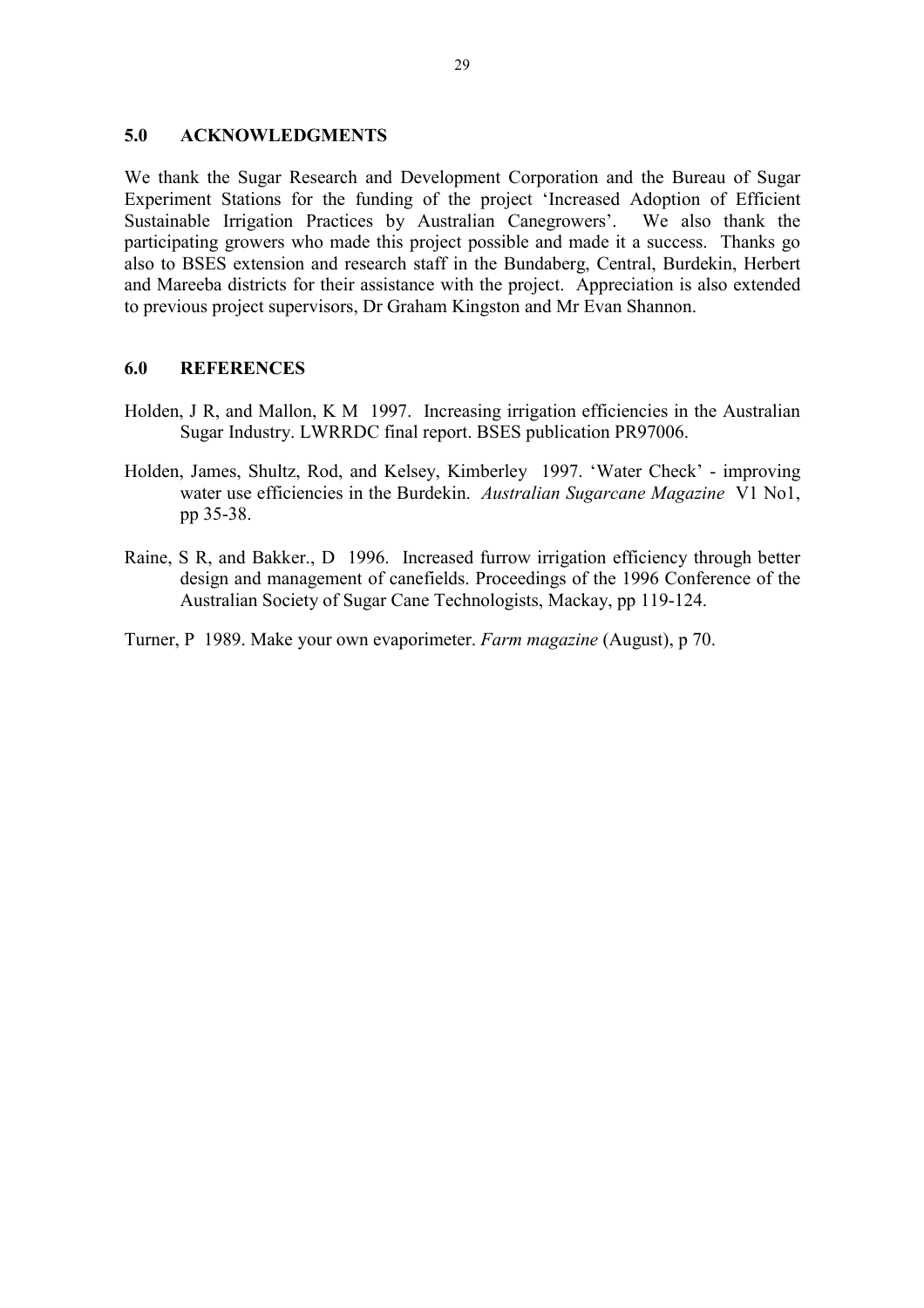#### **APPENDIX 1**

#### **PROJECT OUTPUTS**

#### **1. Publications**

- Raine, S R 1995. Checking the pump or channel capacity of furrow irrigation systems how to do it simply. *BSES Bulletin* No 50, pp18-19.
- Raine, S R 1995. Efficient furrow irrigation a high priority. *BSES Bulletin* No 50, pp 6-7.
- Shannon, E L 1995. Calibrating evaporation minipans. *BSES Bulletin* No 50, pp 5-6.
- Shannon, E L and Raine, S R 1995. Changing furrow shape saves water. *BSES Bulletin* No 52, p 22.
- Holden, James 1996. Water use efficiency, how do you compare? *BSES Bulletin* No 55, pp. 6-7.
- Holden, James 1996. Irrigation scheduling with minipans and tensiometers. *BSES Bulletin* No 57, pp. 6-7.
- Shannon, E L, and Holden, J R 1996. The evaporation minipan: a simple scheduling tool for the canegrower. In, *Sugarcane: Research Towards Efficient and Sustainable Production*, pp. 213 - 214, (eds. J R Wilson, D M Hogarth, J A Campbell and A L Garside). CSIRO Division of Tropical Crops and Pastures, Brisbane.
- Shannon, E L, and Raine, S R 1996. Improving the irrigation efficiency of Burdekin canegrowers. Proceedings of the  $8^{th}$  Australian Agronomy Conference, Toowoomba, pp 502-505.
- Shannon, E, McDougall, A, Kelsey, K, and Hussey, B 1996. Watercheck a coordinated extension program for improving irrigation efficiency on Australian cane farms. Proceedings of the 1996 Conference of the Australian Society of Sugar Cane Technologists, Mackay, pp 113-118.
- Holden, J R, Shannon, E L, and Kelsey, K M 1996. Irrigation scheduling in the lower Burdekin. Sugar 2000 post symposium tour notes, p 16, (eds., A K L Johnson and S M Slater). CSIRO Division of Tropical Crops and Pastures, Brisbane.
- Holden, J R 1996. Irrigation tail water recycling. Sugar 2000 Post Symposium Tour Notes, p 21, (eds., A K L Johnson and S M Slater). CSIRO Division of Tropical Crops and Pastures, Brisbane.
- Shannon, E L, Holden, J R, and Raine, S R 1996. Adoption of improved irrigation practices by Burdekin canegrowers. Proceeding of the International Evapotranspiration and Irrigation Scheduling Conference, San Antonio, Texas, pp 214-219.
- Raine, S R, Holden, J R, and Shannon, E L 1996. Getting the message across in the battle for irrigation efficiency. Proceedings of the 1996 Conference on Engineering in Agriculture and Food Processing, paper no. SEAg 96/092.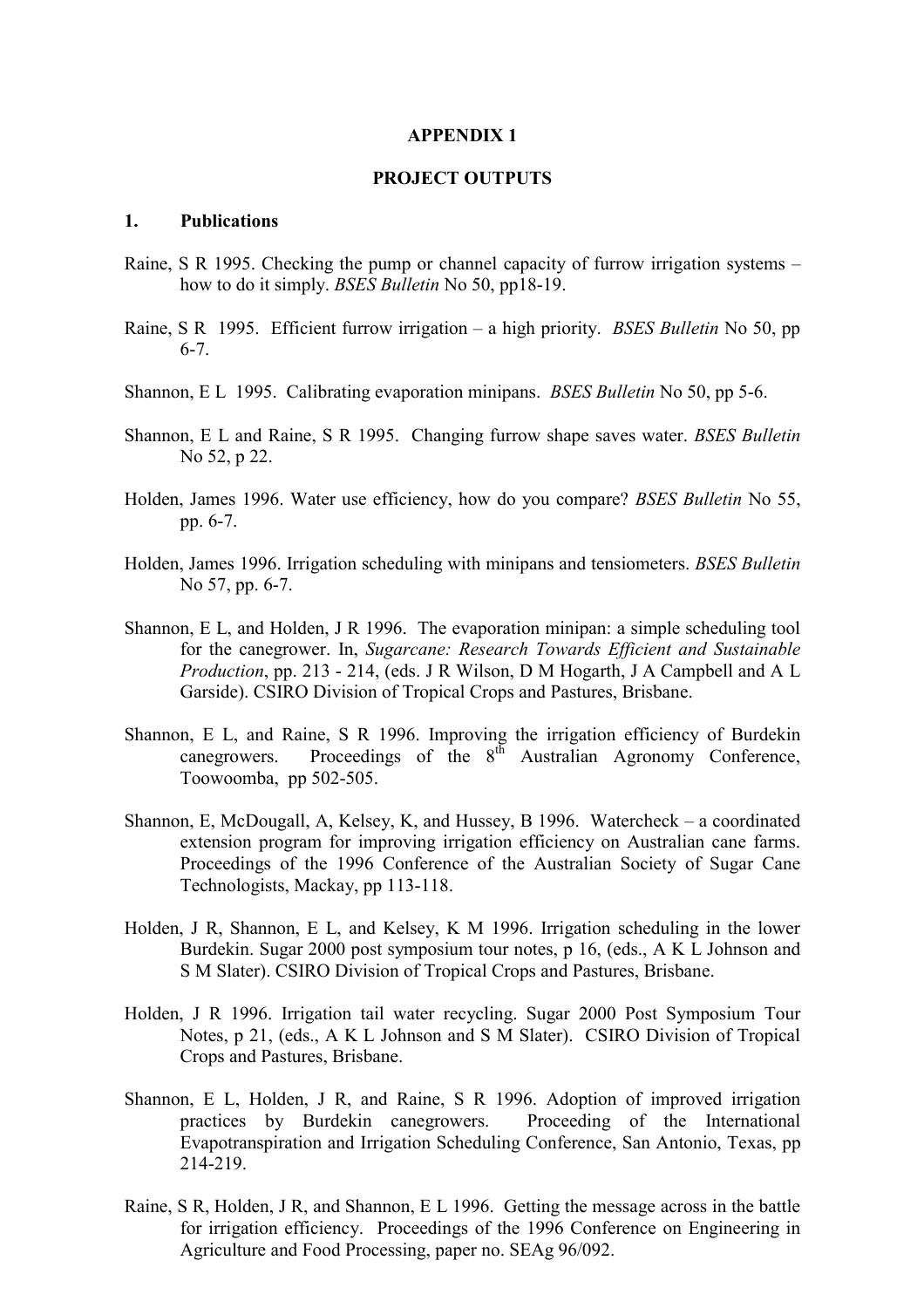- Holden, James., Shultz, Rod., and Kelsey, Kimberley 1997. 'Water Check' improving water use efficiencies in the Burdekin. *Australian Sugarcane Magazine* V1 No1, pp 35-38.
- McDougall, A and Hussey, B, 1997. Irrigation guide (Bundaberg district). BSES Publication.

Various Authors. 1997. Irrigation of Sugarcane. BSES/SRDC publication.

Increasing furrow irrigation efficiency in the Australian sugar industry. 1997. BSES video.

#### **2. Field days**

| 1995 BSES Field day  | Burdekin & Bundaberg          |
|----------------------|-------------------------------|
| 1996 BSES Field day  | Burdekin & Bundaberg          |
| 1997 FNQ Field day   | Mareeba                       |
| 1997 BSES Field days | Burdekin, Bundaberg & Herbert |
| 1997 FNQ Field day   | Mareeba                       |

Bus tour and field day at Bundaberg trial sites (May 1997)

#### **3. Shed meetings/grower groups**

#### **1994**

| Mareeba | September $(1)$ |
|---------|-----------------|
|         | December $(1)$  |
| Ingham  | August $(1)$    |

**1995** 

| <b>Burdekin</b> | January/February (7) |
|-----------------|----------------------|
|                 | September (1)        |
|                 | October $(2)$        |
|                 | November (4)         |
|                 | December $(6)$       |
| Bundaberg/Isis  | February (6)         |
|                 | April $(3)$          |
|                 | November $(3)$       |
| Sarina          | September (1)        |
|                 |                      |